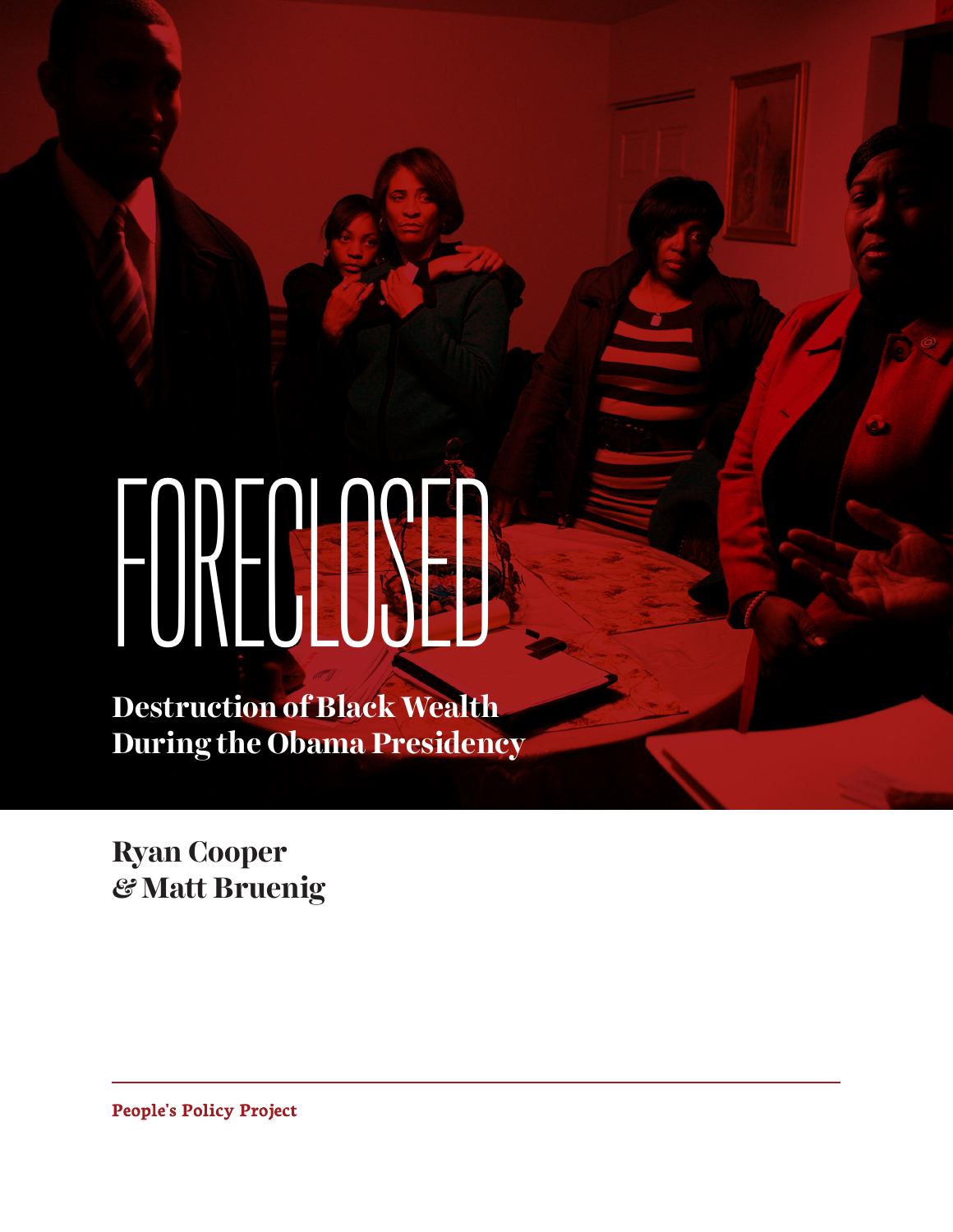#### *Cover*

Suitland, MD—January 11: Angela Walker *(3rd-L)* and her daughter Nazarin *(2nd-L)* listen to a local official speaking on home foreclosures at their home in Suitland, Maryland. Walker, a former Prince George's County Department of Corrections corporal who had been injured in the line of duty and was currently relying on unemployment benefits, sought help from Rev. Jesse Jackson of the Rainbow Push Coalition as she faced a foreclosure after becoming four months behind on her mortgage payment. *(Photo by Alex Wong/Getty Images)*

| <b>About</b>    | People's Policy Project is a think tank founded in 2017. The primary<br>mission of 3P is to publish ideas and analysis that assist in the<br>development of an economic system that serves the many, not the few.                                                  |
|-----------------|--------------------------------------------------------------------------------------------------------------------------------------------------------------------------------------------------------------------------------------------------------------------|
|                 | PEOPLESPOLICYPROJECT.ORG                                                                                                                                                                                                                                           |
| <b>Authors</b>  | Ryan Cooper is a National Correspondent at THEWEEK.COM. His work<br>has appeared in the Washington Monthly, The New Republic, and the<br>Washington Post.                                                                                                          |
|                 | Matt Bruenig is currently the president of 3P. Bruenig previously worked<br>as a lawyer at the National Labor Relations Board and as a policy analyst<br>at the Demos Think Tank. His prior work primarily focused on inequality,<br>poverty, and welfare systems. |
| <b>Colophon</b> | Titles are set in Harriet Display and Titling Gothic. Body is set in Harriet<br>Text. Data values are set in Franklin Gothic.                                                                                                                                      |
|                 | Design by Jon White.                                                                                                                                                                                                                                               |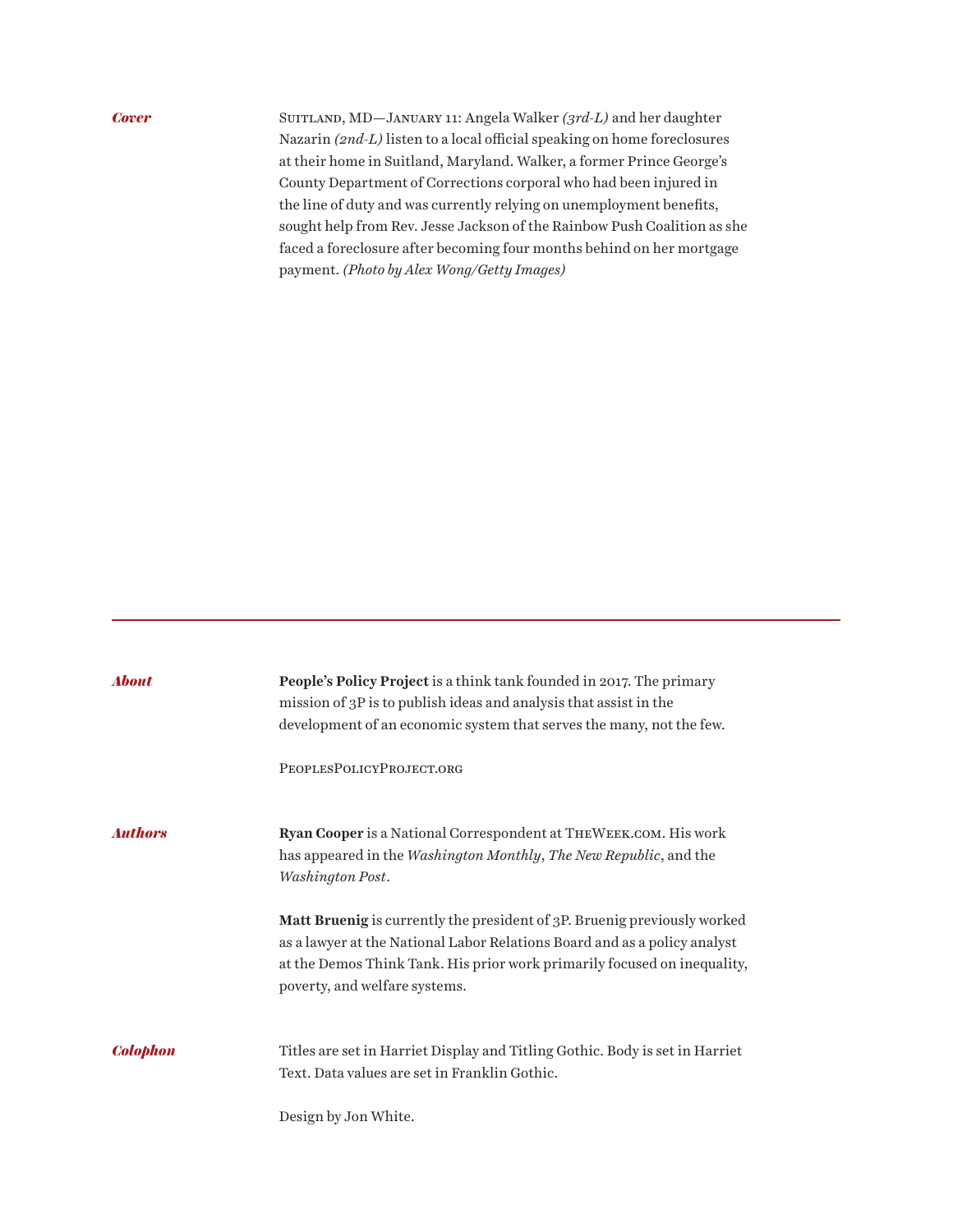#### **he Obama presidency was a disaster for middle-class wealth in the United States:**

Between 2007 and 2016, the average wealth of the bottom 99% decreased by \$4,500. This decline was particularly concentrated among the housing wealth of African-Americans. Outside of home equity, black wealth recovered its 2007 level by 2016. But average black home equity was still \$16,700 less,1 Meanwhile, over the same period, the average wealth of the top 1% increased by \$4.9 million.<sup>2</sup> Much of this decline in wealth, we argue, was the direct

result of policies enacted by President Obama. His housing policies, particularly regarding foreclosures, were a disastrous failure that led to millions of families losing their homes, with black families suffering especially harsh losses. What's more, Obama had power money, legislative tools, and legal leverage—that could have very sharply ameliorated the foreclosure crisis, if not largely prevented it. He chose not to use them. The Contract of the Contract of the Contract of the Contract of the Contract of the Contract of the Contract of the Contract of the Contract of the Contract of the Contract of the Contract of the Contract of the Contract o

In the following essay, we shall examine the circumstances that led to the housing bubble, and its eventual collapse in **Part I**. In **Part II**, we shall take a close statistical look at the decline in black housing wealth. And in **Part III**, we shall outline an approach that would have halted the foreclosure crisis, had President Obama chosen to pursue it.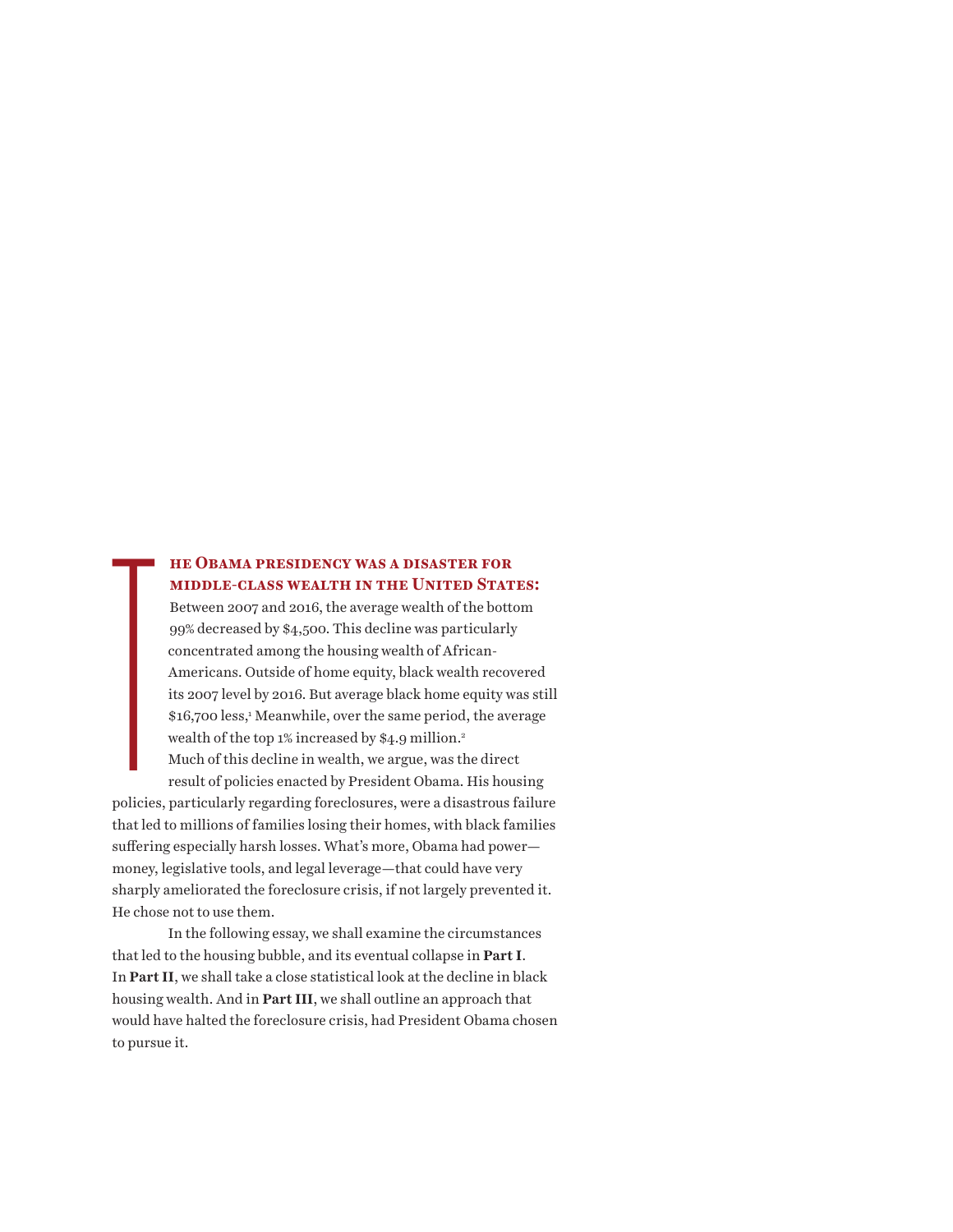# THE HOUSING CRASH

**Part I**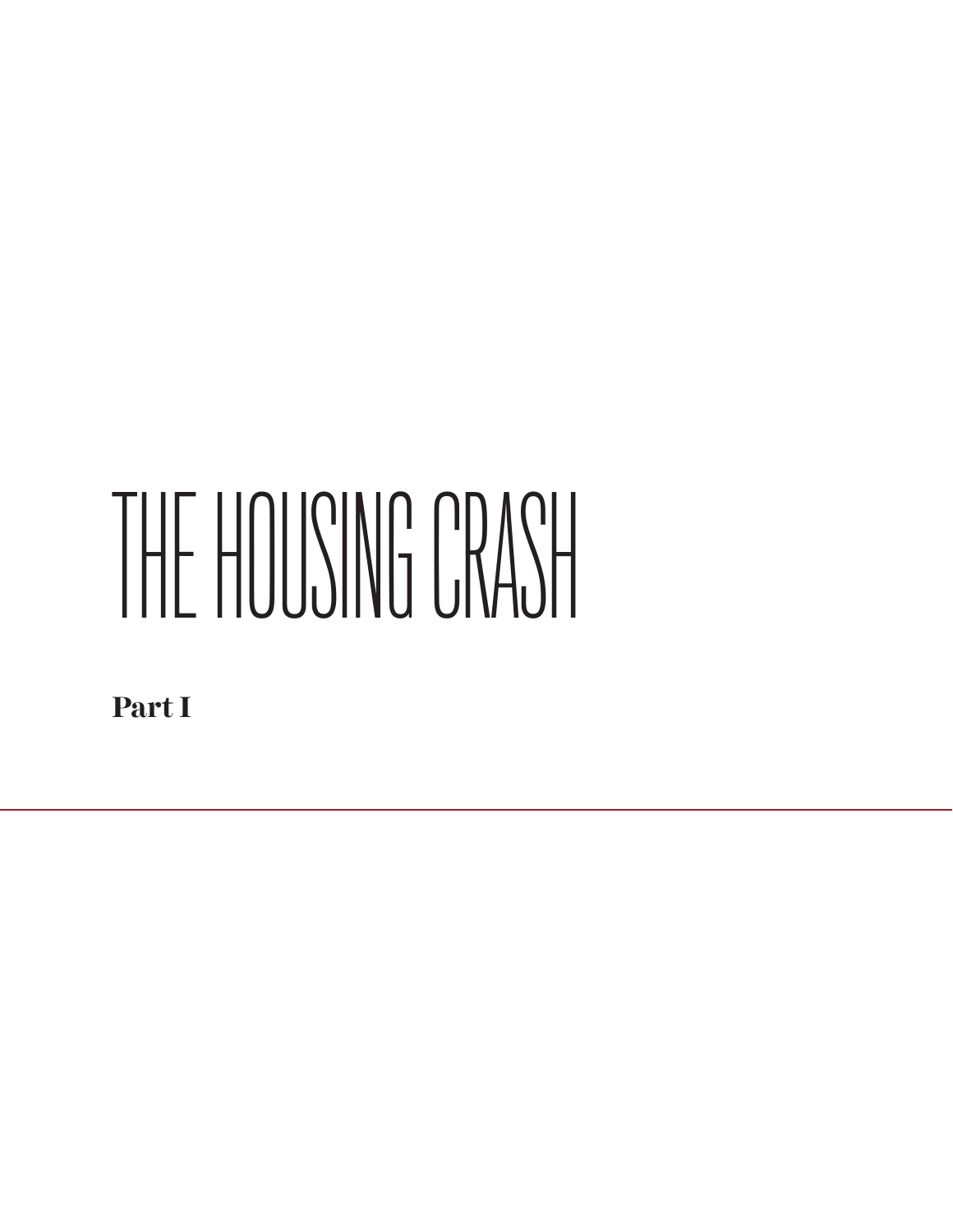#### **n the early 2000s, the American housing market experienced a sustained and rapid increase in overall**

I<br>I<br>I<br>I<br>I<br>I **PRICES.** Economist Dean Baker warned as early as 2002 that home sale prices were starting to diverge strongly from rental prices, suggesting a bubble driven by speculation.3 By 2004 and 2005, others had joined him in sounding the alarm—though, as is typical in such times, many respected economists and analysts disagreed.4

A complex set of circumstances fueled the bubble. United States tax policy encourages homeownership through the mortgage interest deduction and partial exclusion of home sale proceeds from the capital gains tax. The cultural trope that homeownership is the foundation of the American Dream contributed as well, by pressuring buyers who were not financially prepared to own a home.

But the most important factor was the development of new financial products and systems after the deregulation spree of the 1990s. The home mortgage market had long been mature by the early 2000s, meaning that most people who could qualify for a mortgage already had one. So, financial companies used derivatives to dramatically expand the downscale mortgage market through "subprime" loans to borrowers who would not have qualified for ordinary mortgages, often for good reason.5

The details of this process are extremely complex. But the basic function of these derivatives was deception: Originators would hand out subprime loans—as the bubble progressed, these loans grew more and more risky, culminating in the "NINJA" loan, given to someone with no income, no job, and no assets—and then quickly sell them to banks, which would bundle them into securities and often sell them again. Those securities in turn could be sliced up and repackaged again and then re-sold—particularly the slices composed of bad loans, which carried a greater interest rate.6

The basic function of these derivatives was deception.

The banks produced complicated formulas apparently proving to investors that the chances of default were tiny, because the mortgages were diversified regionally, and the American housing market had never before fallen everywhere at once. Neither investors nor the ratings agencies—which rated these products aaa, or just as safe as U.S. government debt—looked closely into the actual content of the bonds, many of which were full of toxic waste.7

By 2006, the bubble began to burst. Mortgage securities started imploding, threatening the balance sheets of investors and banks across the globe. Other financial "innovations" like the credit default swap (akin to an insurance policy on a bond or company, except that anyone could buy them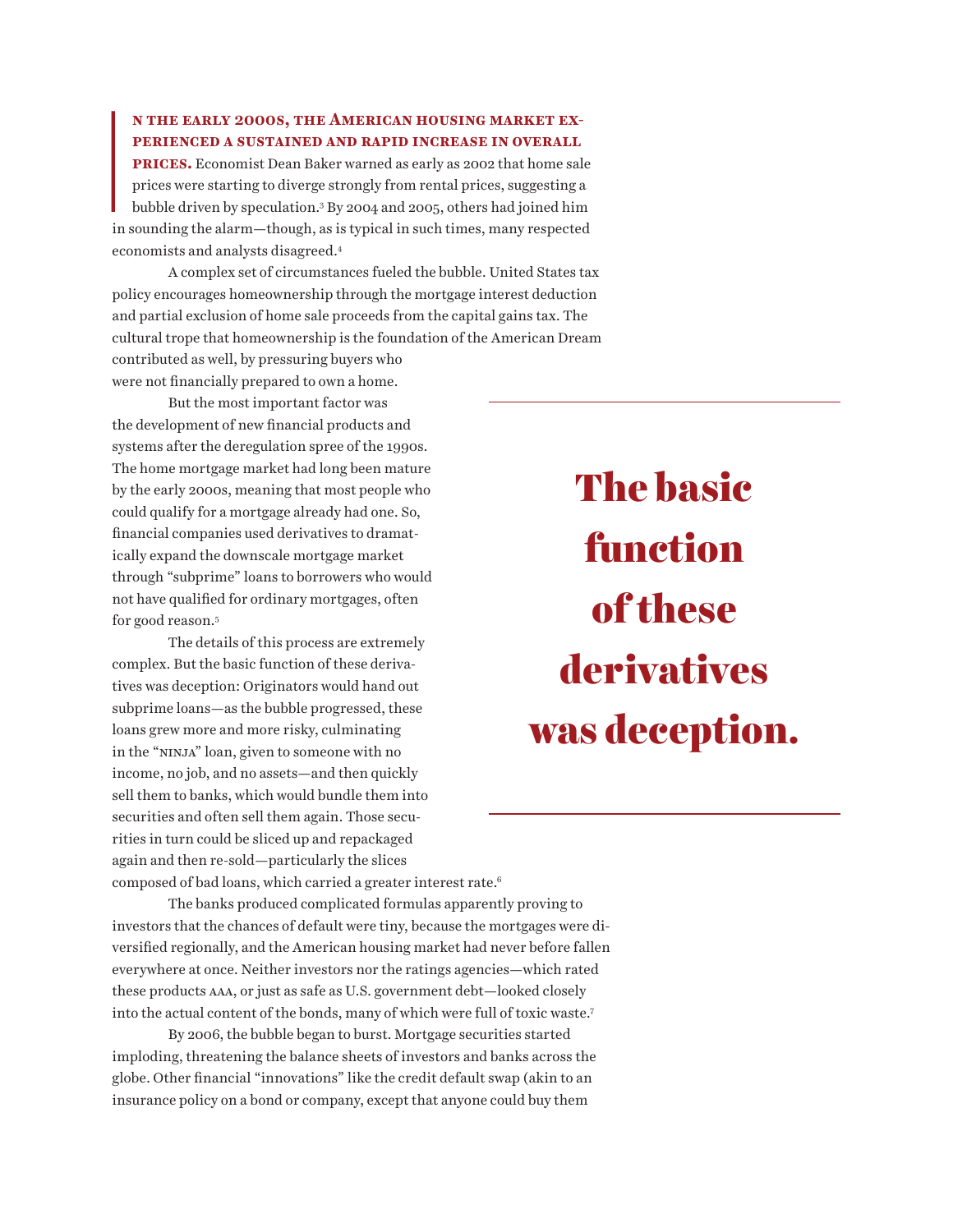on any company), as well as the development of the shadow banking sector8 (bank-like institutions without regulation or protection from government deposit insurance), dramatically increased the overall fragility of the financial system, and increased its exposure to the housing bubble.9

Indeed, the world's largest insurer, AIG, sold billions in credit default swaps on garbage mortgage securities.10 When the market collapsed, AIG racked up billions in losses over a matter of months, leaving it effectively bankrupt by late 2008.11 Combined with other losses, AIG's meltdown helped to spark a classic bank run in the shadow sector and the broader financial panic which would quickly overtake the globe.

### The Bailout

As the crisis accelerated, the government poured vast amounts of money and credit into the financial system to keep it from collapsing. AIG's failure in particular would have been a global disaster, and so it was nationalized and rescued with multiple lines of credit eventually totaling \$182 billion.<sup>12</sup> The rest of Wall Street received relief in the form of the **Troubled Asset Relief Package** (tarp) and more importantly, access to a variety of discount loans from the Federal Reserve.13

Estimates of the total government commitment varies widely. A ProPublica analysis of direct spending found a total of \$626 billion,<sup>14</sup> while a 2011 Levy Institute analysis counting the week-by-week extension of credit from the Fed came up with a total of \$29 trillion in cash and loans.15 Whatever its total size, the bailout was colossal, one of the biggest private sector subsidies in world history. Most of the financial system would have collapsed without that assistance.

Nonetheless, the crisis spilled over into the rest of the economy, especially with the collapse of the housing bubble. No more home loans meant a sharp decline in residential construction, which fell to near-record lows and stayed there for years.16 Meanwhile, the crash in home values devastated millions of balance sheets—made worse by the fact that other consumer debt had reached record highs just before the crisis.<sup>17</sup> When everyone attempted to cut spending at the same time in response to rapid losses, the economy plunged into recession, contracting at a 8.9 percent annualized rate in the last quarter of 2008.18

The recession was addressed in first months of the Obama administration, with the American Recovery and Reinvestment Act, an economic stimulus of \$831 billion.19 For homeowners, the largest source of potential relief offered early in the Obama administration was a piece of the bank bailout called the **Home Affordable Mortgage Program** (hamp). In the rush to pass the bailout in the last months of the Bush administration, a bloc of Democrats refused to vote unless it contained some provision for homeowner relief in addition to bank money.<sup>20</sup>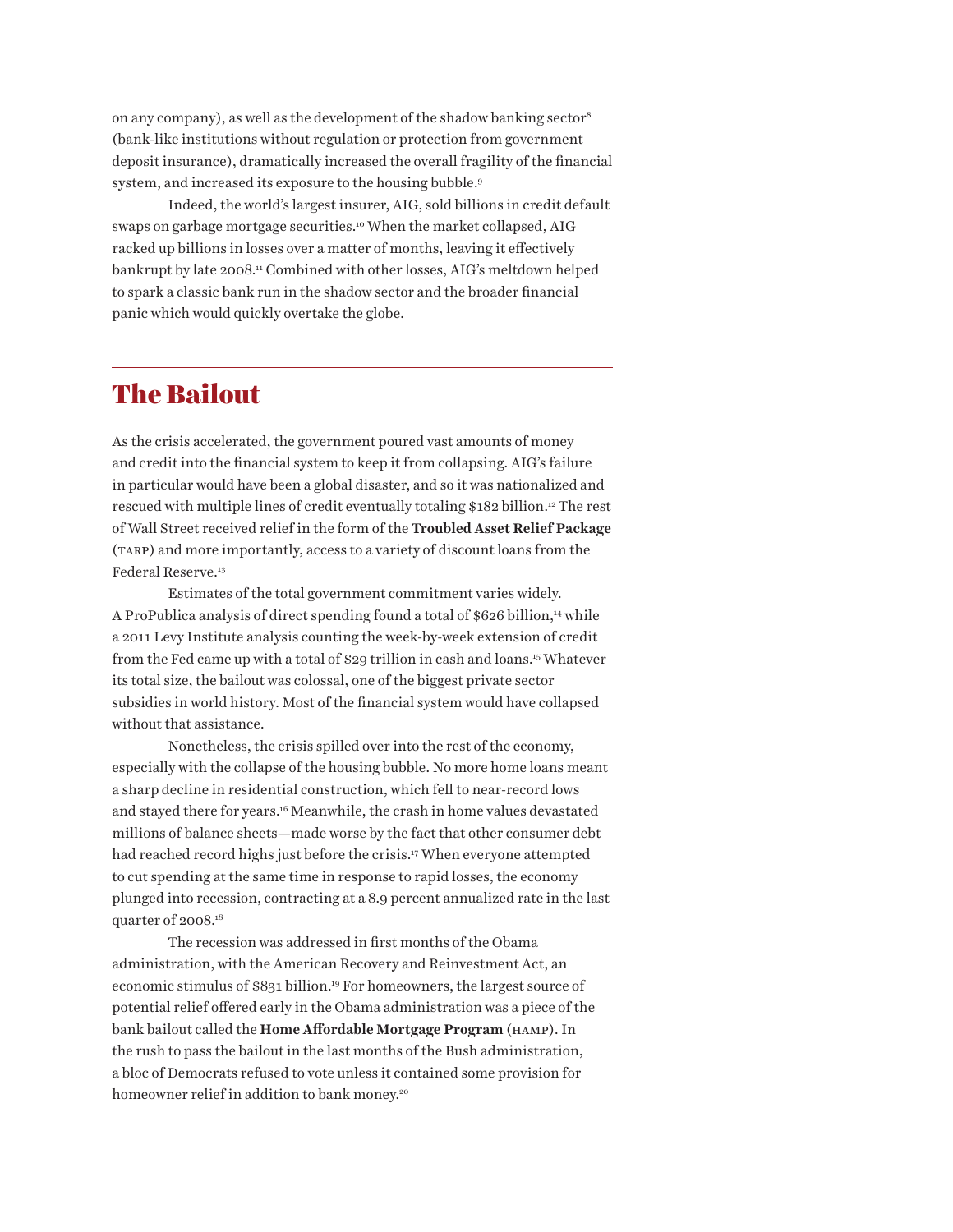Still, these struggling homeowners did not get the hundreds of billions in cash and trillions in credit that the banks got. Instead, they got an unspecified appropriation to "prevent avoidable foreclosures," specifically mentioning the possibility of lowering interest rates or principal amounts for homeowners, but leaving the execution entirely up to the president.

The Obama administration responded to this provision by allocating \$75 billion to mortgage relief.<sup>21</sup> In a memo to lawmakers, the White House promised to "reduce the number of preventable foreclosures by helping to reduce mortgage payments for economically stressed but responsible homeowners, while also reforming our bankruptcy laws and strengthening existing housing initiatives.<sup>22</sup> Unfortunately, the program would neither be funded nor managed well enough to protect families, especially black families, as the financial crisis unfolded.

# The Failure of Hamp

The design and implementation of hamp was a complete disaster. Unlike the New Deal-era **Home Owners' Loan Corporation**, which directly purchased ailing mortgages and refinanced them, hamp paid the mortgage servicers to incentivize them to pursue modifications.<sup>23</sup>

It was a bad plan. Mortgage lenders generally no longer hold loans, so servicers are there to process the payments and paperwork for the companies who do own them, and they are not well-equipped to handle complex loan modifications. Additionally, servicers have little incentive to reduce loan principals. On the contrary, they have an incentive to keep people paying as long as possible, with as high a principal as possible, since they are generally paid a percentage of the outstanding amount owed.24 They even have an incentive to foreclose, because they are paid from the proceeds of a foreclosure sale before the investors who own the loan.<sup>25</sup>

Those incentives were worsened by the lax treatment of servicers by both the Treasury Department and the Department of Justice. Given the adverse incentives, some servicers tricked people into foreclosure, according to several investigations<sup>26</sup> and sworn testimony from Bank of America whistleblowers.<sup>27</sup> By repeatedly "losing" people's paperwork, falsely telling them relief was imminent, or other such tricks, the servicer could string the homeowner along, squeezing out a last few payments before foreclosing on them. Others simply botched the paperwork through incompetence, with the same effect.<sup>28</sup>

Much of that behavior was illegal, and violated the administration's stated hamp rules. But not only did the Department of Justice decline to thoroughly investigate servicer abuses, the Treasury Department did not permanently claw back a single one of its payments to abusive servicers that had violated its rules.<sup>29</sup>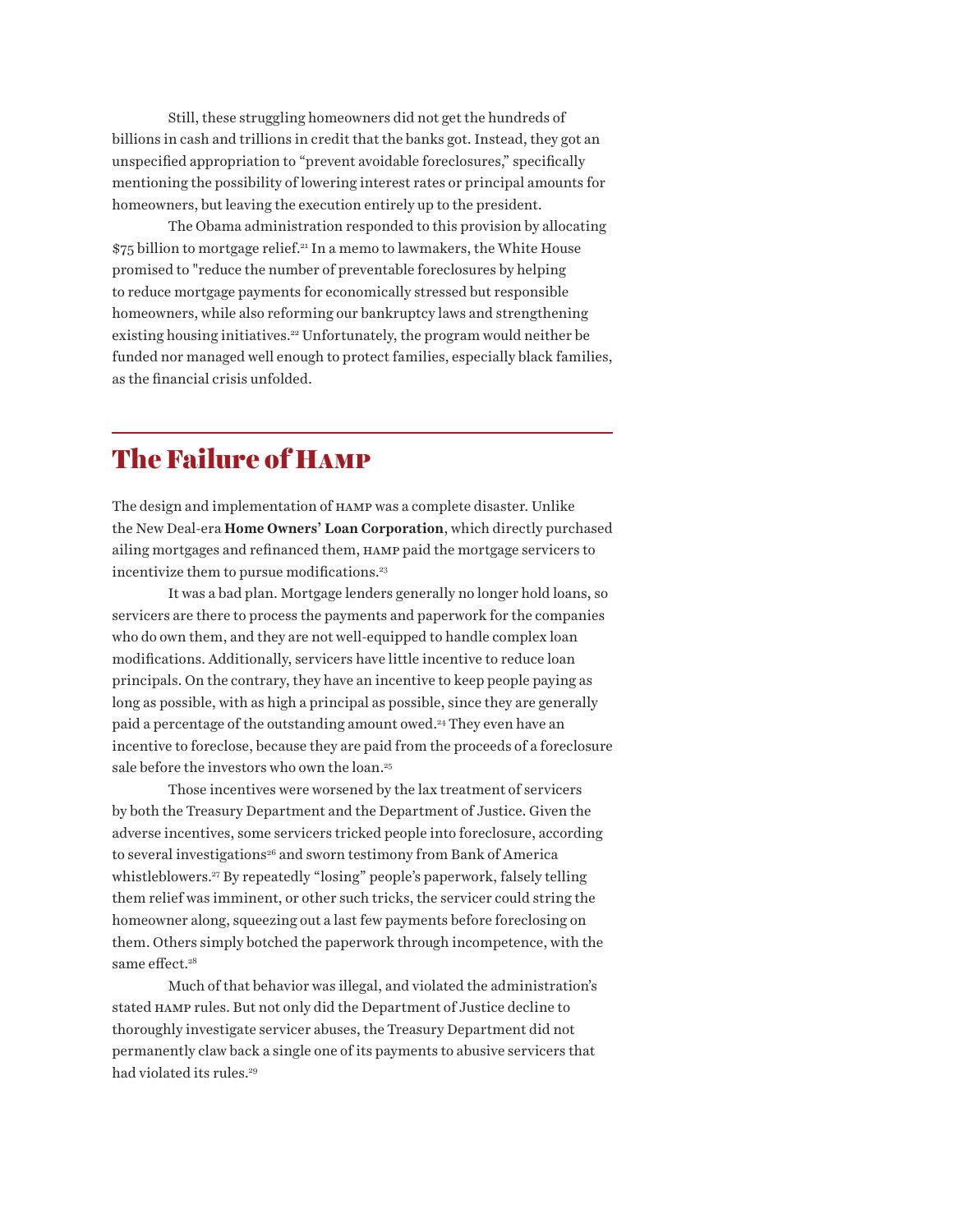Making everything worse was the complicated means test built into the program. The administration only wanted to help homeowners who were very likely to be able to keep paying, but also only those who genuinely needed help—a double bind that sharply restricted the universe of qualified applications. Even for those that did qualify, the amount of paperwork required to prove eligibility was Byzantine in its complexity.30

Neil Barofsky, the bailout inspector general, testified that protecting the banks was the lens through which the administration viewed the problem. The administration's whole policy regarding foreclosures was to "foam the runway" for the banks, as Barofsky witnessed Tim Geithner tell Elizabeth Warren.31 Hamp failed because it was not designed with the objective of helping homeowners.

As a result, HAMP actively enabled foreclosure in many cases.<sup>32</sup> And its re-default rate—that is, the fraction of people who got a loan modification and went on to default anyway—was 22 percent, as of 2013.33 The \$75 billion was later reduced, and only about \$15 billion had even been spent as of mid-2016.34

A secondary program, the **Home Affordable Refinance Program**, helped homeowners not in danger of foreclosure refinance their mortgages to take advantage of lower interest rates. It was more successful, but it was also not addressed to homeowners in real trouble. During the depths of the crisis, there was little to no assistance for actually struggling homeowners indeed, after things started to gradually turn up around 2011–12, HAMP had made homeowners so leery of government programs that the administration had trouble attracting people to harp. 35 Overall, out of an initial promised 4 million mortgage modifications to stop foreclosures—itself a drastic underestimate of the needed total—by the end of 2016, only 2.7 million had even been started. Out of that number, only 1.7 million made it to permanent modification, and of those, 558,000 eventually washed out of the program.36

### Systematic Mortgage Fraud

The originate-and-securitize model turned out to have important consequences for the structure of the mortgage securities thus produced. During the peak of the bubble, both the originators handing out loans and the financial companies packaging them into securities were doing so at high speed, and they were none too careful with the paperwork.37 Indeed, since the whole point of the securitization machine was to obscure the actual content of the underlying loans, many of them may have been fudged on purpose. When financial companies went to foreclose, they found that they very often they did not have the correct documentation—the chain of title proving that each time the mortgage had been sold, the proof of ownership had been transferred correctly.38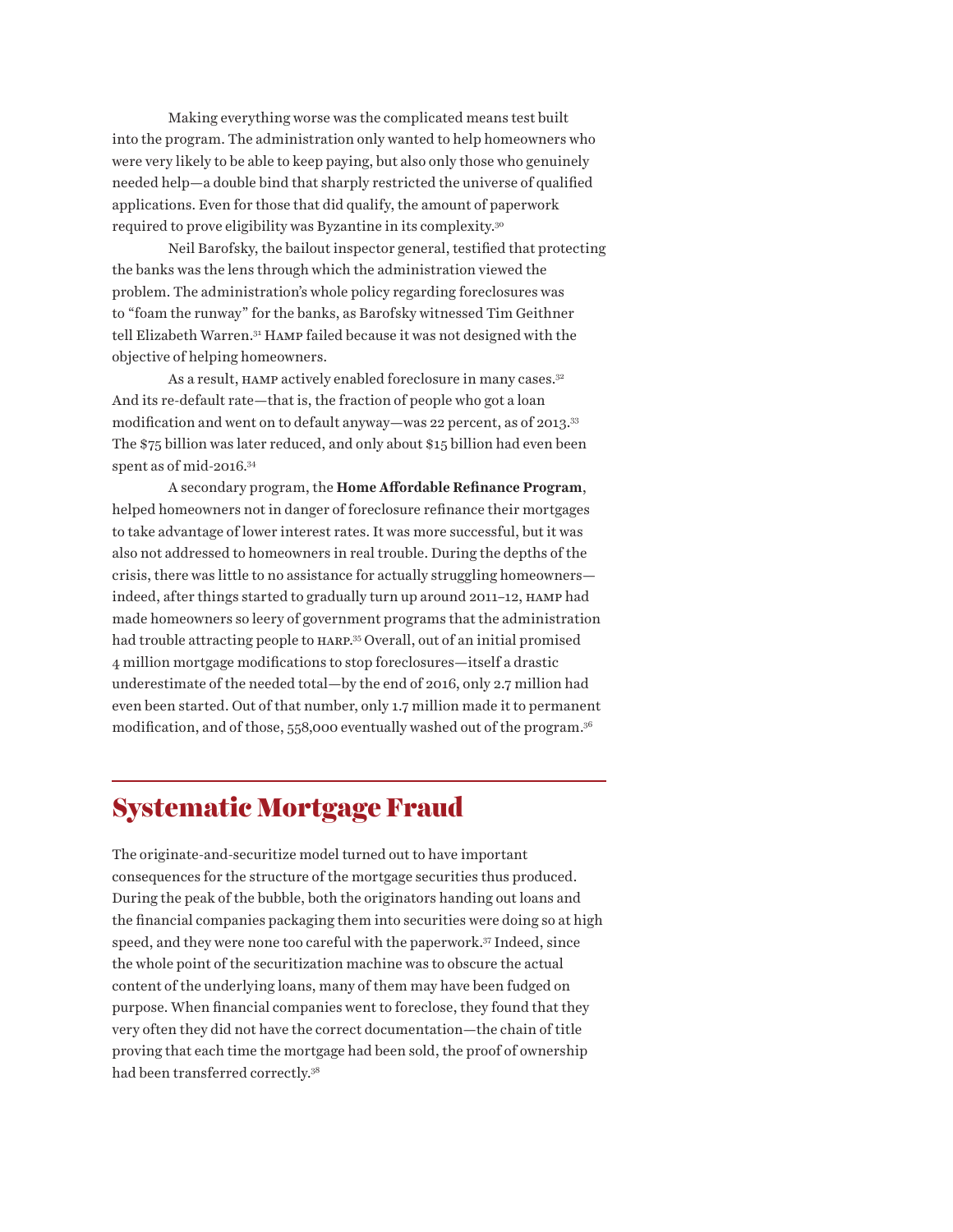Wall Street's answer to this was mass forgery. Many financial institutions paid large teams of entry- level employees to commit document fraud on an industrial scale—forging signatures, falsely notarizing documents, or falsely attesting to "personal knowledge" of large mortgage files, hundreds of times per day. This formed the so-called "robosigning" scandal.39

Though the vast majority of foreclosures are uncontested,<sup>40</sup> individuals and activists quickly discovered some document problems, which led to deeper investigation and a gradual realization of the extent of the fraud, which brought it to the attention of law enforcement. With servicers and banks panicked at the prospect of mass prosecutions, foreclosures drastically slowed in late 2010.41 Forty-nine state Attorneys General, the District of Columbia, and the Department of Justice banded together in a lawsuit, which ended up in a \$26 billion<sup>42</sup> joint settlement between themselves and the five largest servicers.

However, consistent foot-dragging at the Department of Justice (stoked by Republican gains in the 2010 midterms), made the settlement rather toothless. Only a small minority of the settlement cash went to principal reductions, while a lot more went to "short sales"43 (in which a homeowner sells an underwater house, losing the home but avoiding foreclosure), or other weak relief. Other settlement spending was simply nonexistent: For example, servicers received roughly \$12 billion in credit for waiving the difference between outstanding mortgage debt and the sale price of distressed homes in states in which it is already illegal to claim that difference.44 JPMorgan Chase even allegedly claimed credit for forgiving loans which it had already sold to another investor.45

In the end, all this failed to stop the wave of foreclosures that swept across the nation, in which some 9.3 million home owners were either foreclosed on or otherwise lost their house.46 During the Obama presidency, the homeownership rate crashed by 4.4 percentage points, erasing all the increase of the mortgage bubble, eventually falling to the lowest level since 1965, before slightly rebounding. It was the greatest destruction of middleclass wealth since the Great Depression, $47$  and its impact disproportionately wounded black wealth.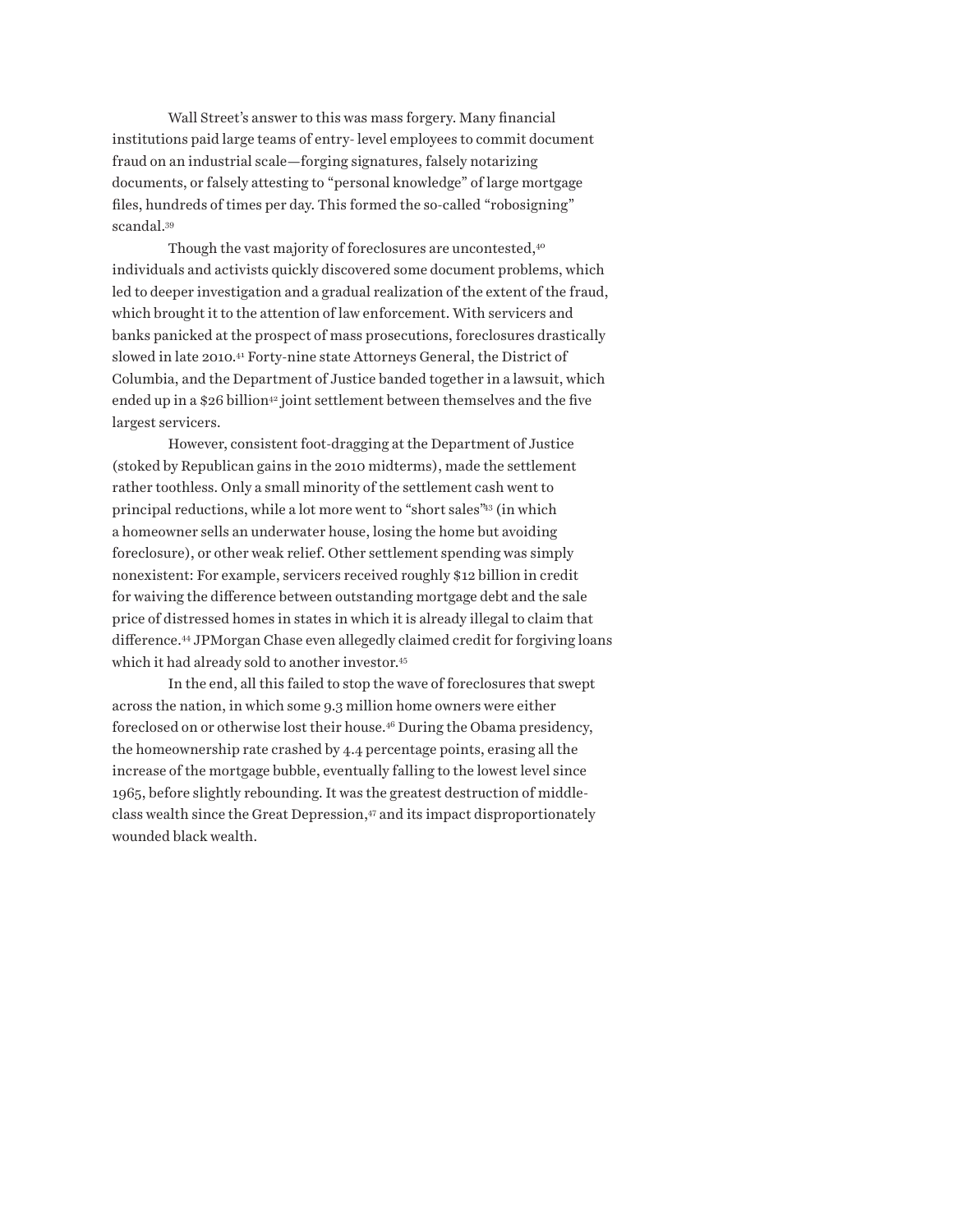# BLACK WEALTH DESTROYED

**Part II**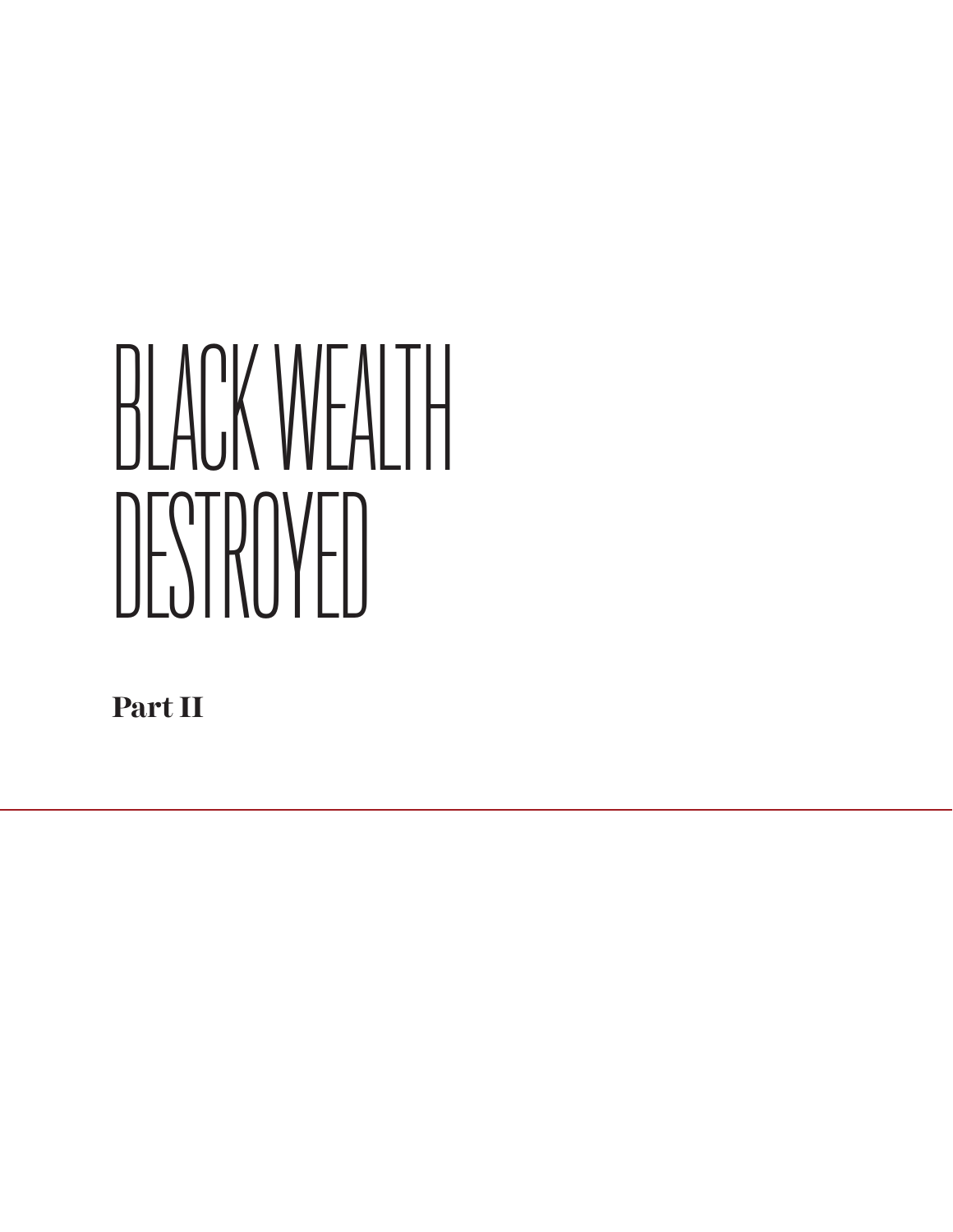#### **frican-Americans have always been far behind white Americans when it comes to housing wealth.**

 $\sum_{\rm suit}$ Most notoriously, they were largely locked out the New Deal federal housing subsidies that were the bedrock of the postwar middle class through "redlining" maps that laid out black neighborhoods as unsuitable for federally-insured mortgage loans.<sup>48</sup> Racist housing covenants, backed up by the threat of riots, forbade neighborhoods from selling or renting to black families.49 Black families that did manage to scrape together enough money to buy a house were often brutally exploited by contract sellers who would sell on slanted terms, load up the buyer up with unpayable fees, repossess the house, then repeat.50

Much of these abuses were forbidden during the civil rights era, but their forms persisted. The mortgage bubble produced strong demand for subprime mortgages, which once again especially victimized black families. Mortgage originators handed out such loans to disproportionately black lower-class people who could not possibly pay them back, but they steered black middle-class families who would have qualified for ordinary mortgages into

subprime loans as well, in an echo of older practices.

Sworn testimony from former Wells Fargo employees alleged that the bank deliberately tricked middle-class black families they called "mud people" into subprime "ghetto loans."51 They were certainly not the only originator doing this, as the overall differences were extremely significant. A Center for Responsible Lending study found that from 2004–2008, 6.2 percent of white borrowers with a credit score of 660 and up got subprime mortgages, while 19.3 percent of such Latino borrowers and 21.4 percent of black borrowers did.<sup>52</sup>



Thus, reported accounts of upper-middle class black communities like Prince George's County (the wealthiest black community in the country) found that the foreclosure crisis hit such places unusually hard, and continued to grind on long past the time53 when white communities had started to recover.54

The full impact of the Great Recession and the subsequent foreclosure crisis can be seen in the Survey of Consumer Finances (SCF), a detailed wealth survey which is conducted at 3-year intervals by the Federal Reserve. In **figure 1**, we show that the national homeownership rate suffered a marked decline over the whole Obama presidency. In absolute numbers, it is not that large, but it nonetheless reached the lowest ownership rate since 1965.<sup>55</sup>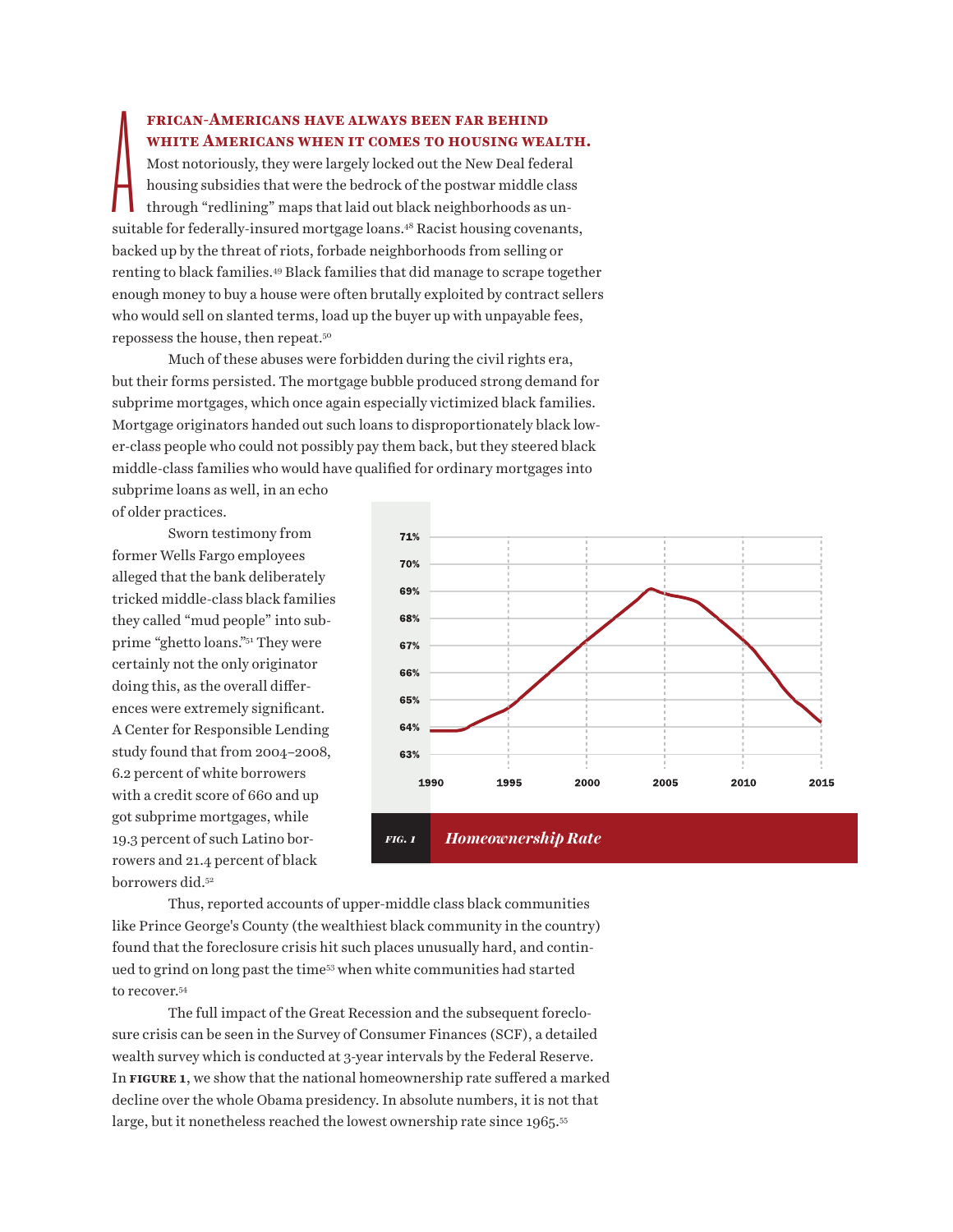In **figure 2**, we break down homeownership rates by race. The overall story for home ownership is similar for all groups, but black homeowners started lower and stayed lower than white ones, with no rebound at all from 2013–2016.

Although homeownership rates declined somewhat similarly for each group, these headline rates can be somewhat misleading because they include as homeowners individuals who owe more on their home than it is actually worth. Owning a home which is thousands of dollars underwater is in many ways worse than owning no home at all—it is a negative asset, ruins one's credit, and is often a prologue to foreclosure anyway. As analyst Joshua Rosner once wrote, "A home without equity is just a rental with debt."56

**Figure 3** shows what percent of homeowners were in possession of a negative equity dwelling. After the crisis, the percentage of black homeowners with negative equity exploded from 0.7 percent to 14.2 percent—and unlike white families, continued to increase up through 2013.



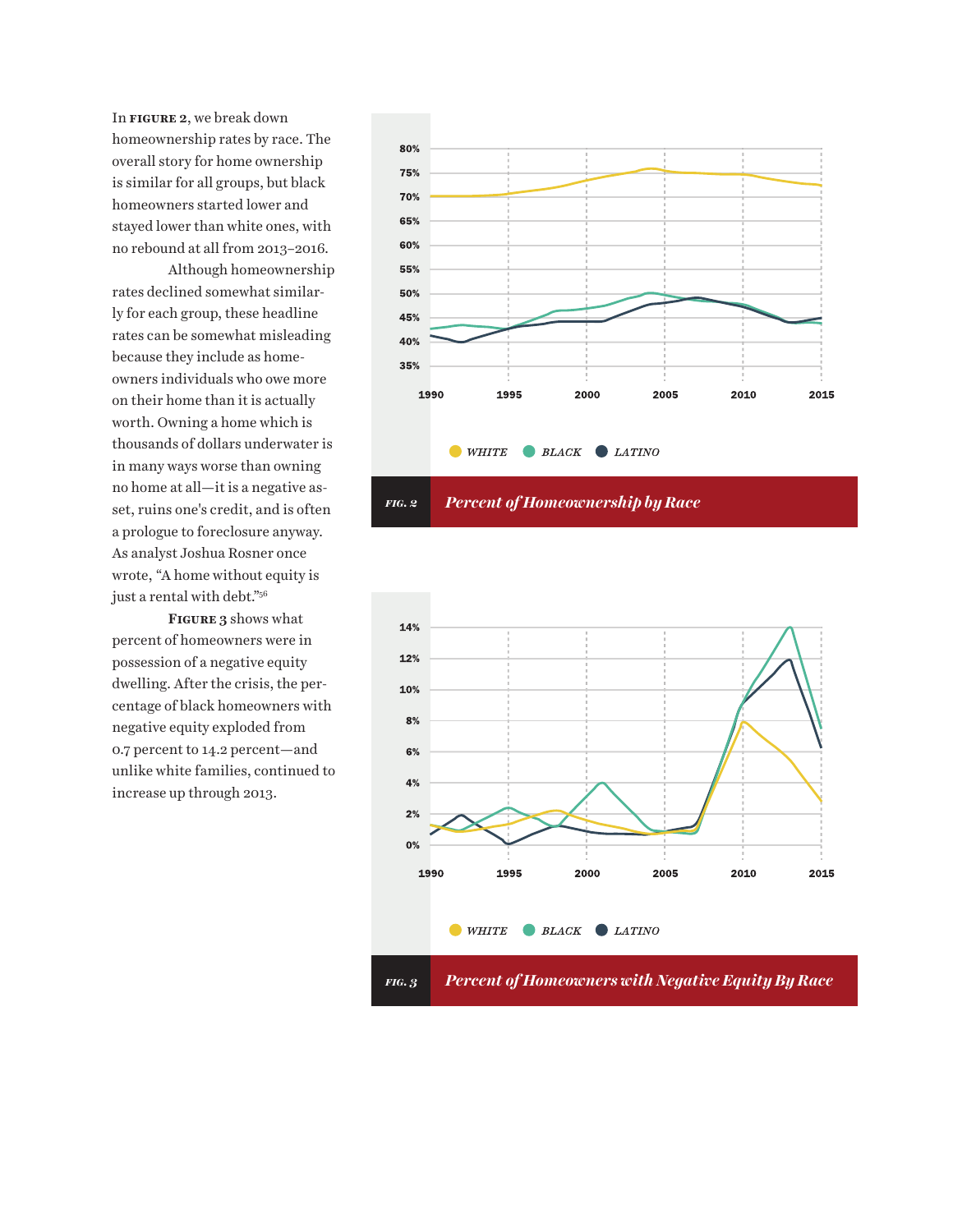In **figure 4**, we examine home equity levels by race. The sharp decline from 2007–2013 is readily seen, as well as the partial recovery through 2016. Not even white home wealth has recovered fully, though once again black homeowners are doing worse both in absolute and relative terms. Not only is average white home equity in 2016 3.5 times greater than average black home equity, it has also regained 84 percent of its 2007 value, compared to a black figure of 73 percent.

Then there are the distributional effects. Home ownership makes up a much larger percentage of black and Latino wealth than it does white wealth. It also makes up a much larger



percentage of middle class wealth than top wealth in all racial groups. As seen in **figure 5**, on the eve of the recession, middle class families tended to hold 50 percent to 70 percent of their wealth in home equity, while the wealthiest ten percent of families held 15 percent to 30 percent of their wealth in home equity, with the top ten percent of white families holding just 14.7 percent of their wealth in housing.

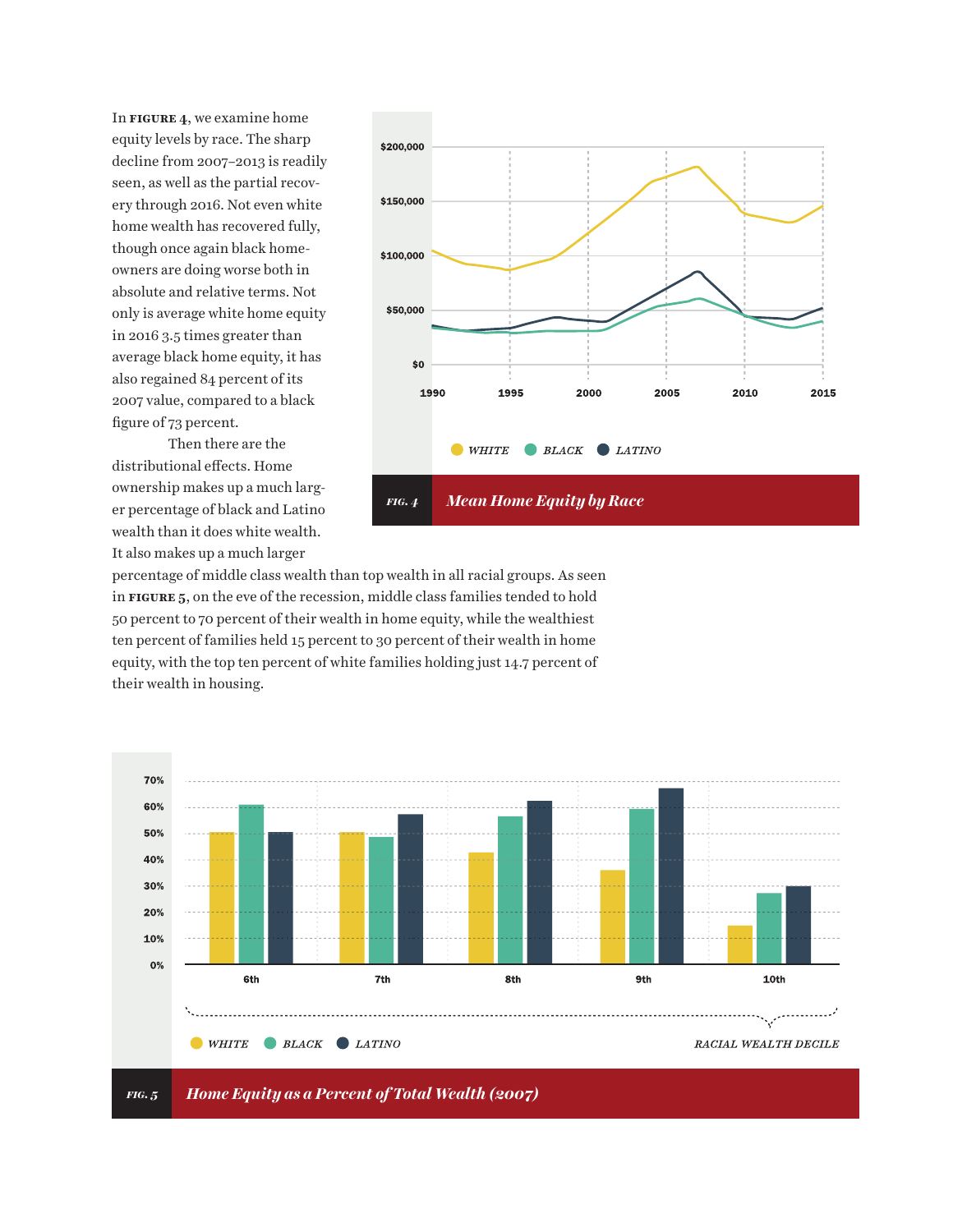

Given these differences in wealth portfolios across race and class, responding to the recession by bailing out financial assets while allowing homeowners to drown resulted in further concentrating the national wealth into the hands of the richest white families. In **figure 6**, we see that, between 2007 and 2016, the wealthiest ten percent of white families saw their wealth increase by an average of \$1.2 million (21.6 percent), the next wealthiest ten percent of white families increased their net worth by an average of \$141,000 (15.5 percent), and the top ten percent of black families grew their wealth by \$78,000 (8 percent). Everyone else experienced wealth declines, some as high as 40 percent.

Finally, there are knock-on considerations. The foreclosure crisis had gruesome side effects on the rest of the economy. People who lose their homes are at greater risk of job loss and falling into poverty, in addition to psychological problems like suicide.57 Nearby homes lose value, as foreclosed properties are often damaged and quickly blighted, causing in turn declines in property tax revenues. A 2013 Center for Responsible Lending study estimated that properties merely in proximity to a foreclosure lost \$2.2 trillion in value—and that half of that loss was in communities of color.58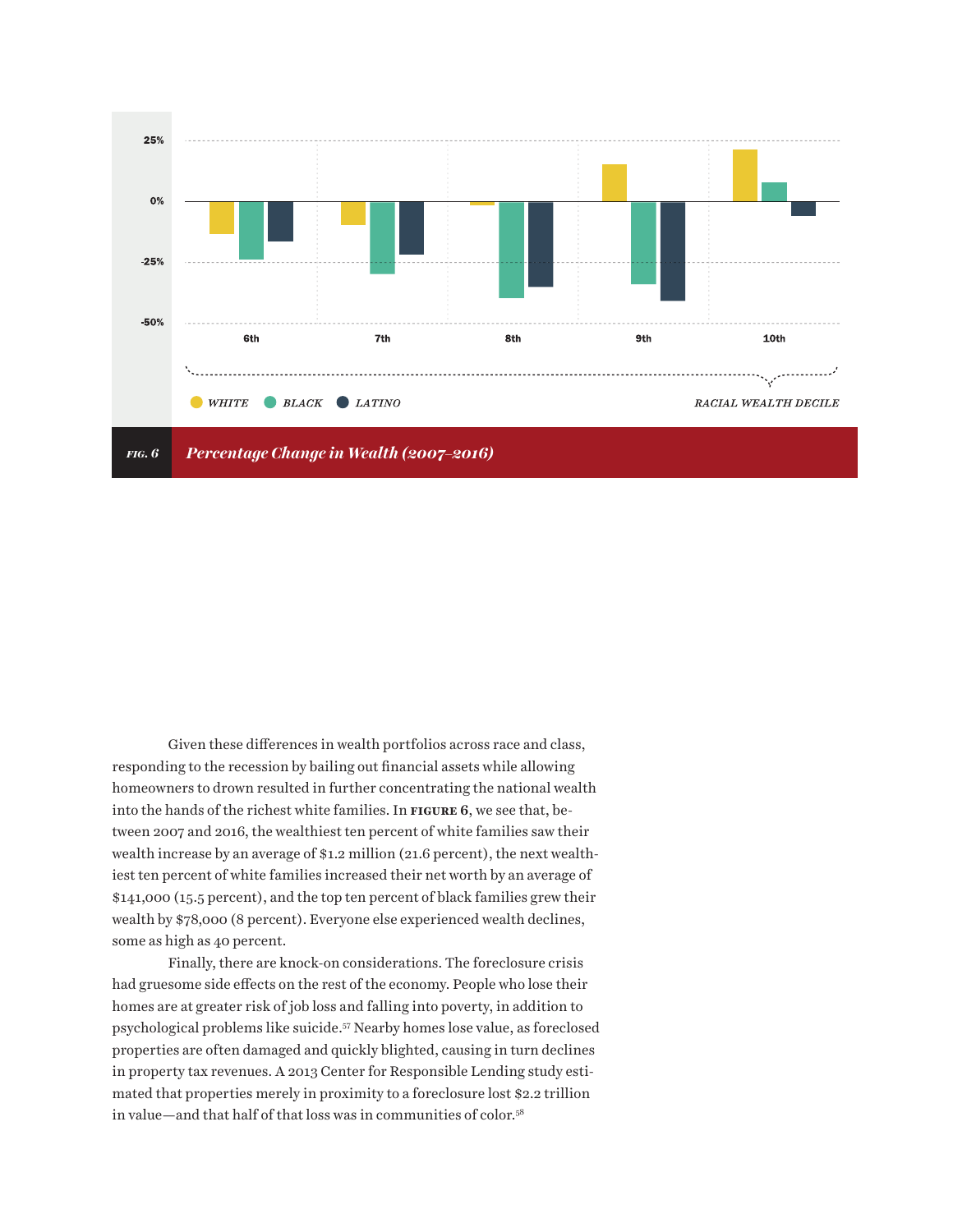# HOW MOST FORECLOSURES FASILY PREVENTELL *could have been*

**Part III**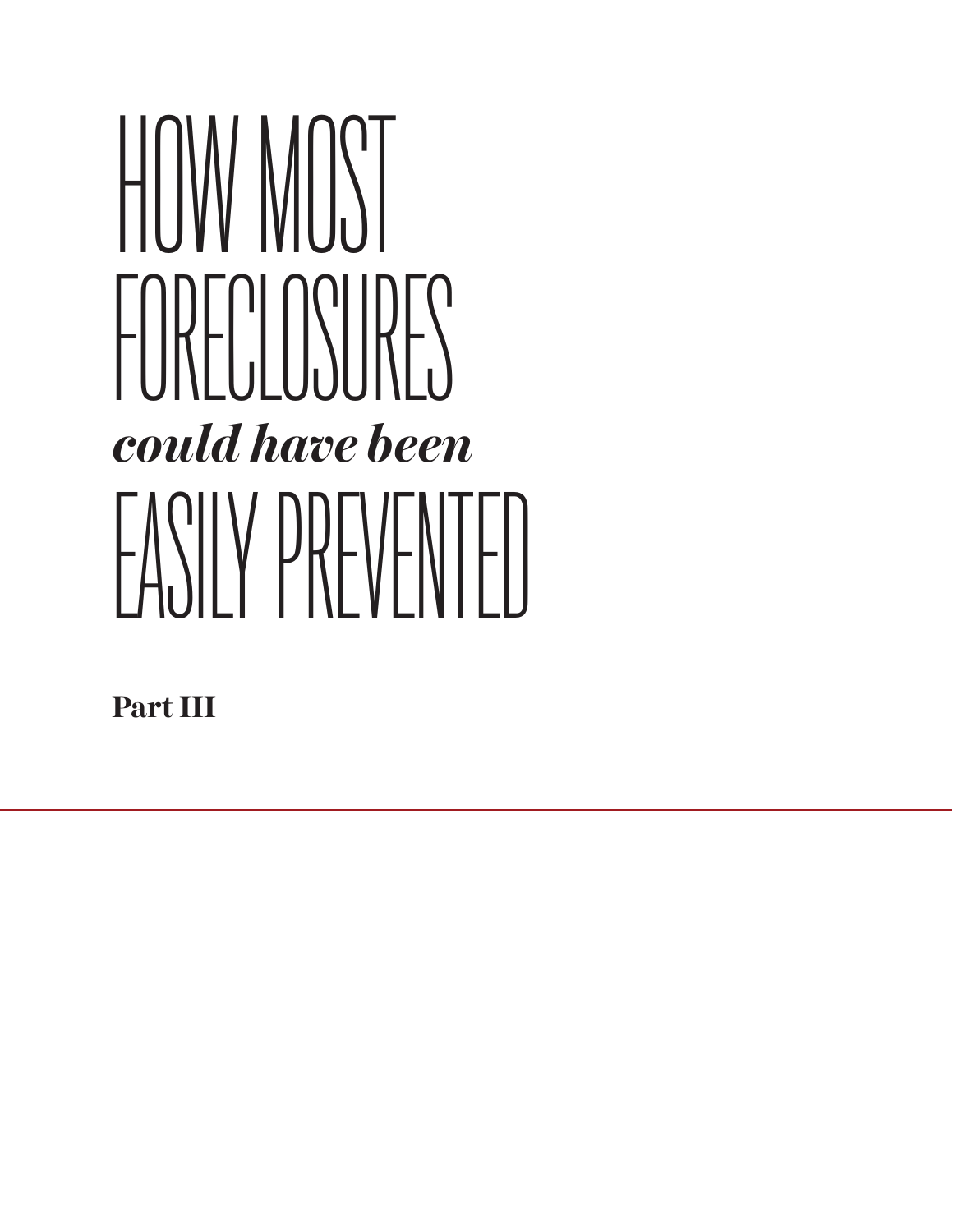**he first and most obvious way the crisis could have been addressed was with a better-designed Hamp program.** Instead of incentivizing servicers to do modifications, the Obama administration should have followed and improved the formula of the **Home Owners' Loan Corporation** (holc) of the 1930s, by buying up mortgages in default, and refinancing them with a lower interest rate and with a longer repayment period.59

**The Community of the Community Community** Holc's aid was an enormous help due to the structure of housing finance of the time. Before the New Deal, home buyers generally had high-interest 5-year loans with a partial (or interest-only) repayment schedule, and a "balloon payment" of the entire remaining principal at the end. Before the Great Depression, it was usually easy to refinance at the end of the 5 years, but when the banking system seized up and credit became extremely tight, many fell into default. By simply setting a longer, fully-amortized payment schedule (generally 15 years) and sharply reducing interest rates, over 800,000 of 1 million homeowners (or about 10 percent of all non-farm owner-occupied homes, and 20 percent of them that were mortgaged) whose mortgages were bought by holc managed to avoid foreclosure—and at a small profit overall.60

The mortgage market has changed considerably over 80 years, and therefore a holc ii would have had to be structured somewhat differently. Directly purchasing distressed mortgages, cutting their interest rates, and stretching out payment schedules (as many subprime loans had and have very high interest rates), are all still good ideas. But since most people are already on long repayment schedules, and houses are much more expensive than they were in 1933, principal reductions would have to be a large component of the strategy. Additionally, HOLC II would obviously avoid producing redlining maps, as the New Deal version did—on the contrary, it would focus special attention on black neighborhoods, since they had been disproportionately victimized by mortgage originators and servicers.

However, as noted above, the administration allocated  $$75$  billion<sup>61</sup> out of the tarp bailout to mortgage relief, and had wide legal discretion as to its use. That almost certainly could have been used immediately on a holc-style program. The bailout law directs the head of the Federal Housing Finance Agency (which had just become the conservator of the housing giants Fannie Mae and Freddie Mac as part of the bailout) to "implement a plan that seeks to maximize assistance for homeowners" on the mortgages that it owns, in addition to encouraging servicers to modify their terms. For modifications, it specifically authorizes interest rate reductions, principal reductions, and "other similar modifications."62

Given that Fannie and Freddie had trillions in mortgage assets at the time, that could have provided hundreds of thousands of potential modifications immediately—and the \$75 billion could have bought a lot more, especially given that toxic mortgage securities were selling at a steep discount at the time.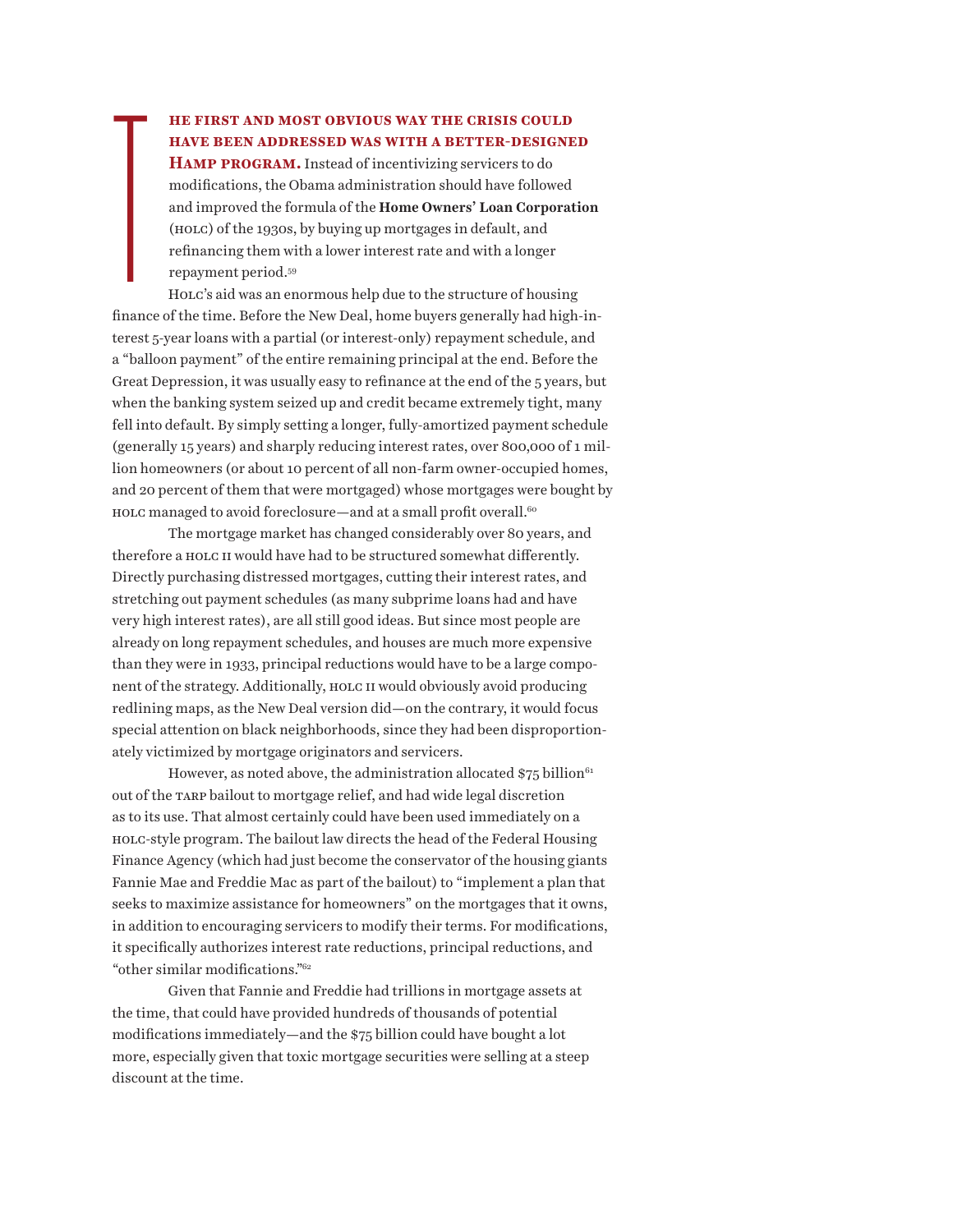The objective would be to delete as much bad housing debt as possible, while keeping anyone who could pay anything even halfway reasonable in their homes. Root through Fannie and Freddie's balance sheets, buy up more distressed mortgages where possible, write off underwater balances, and consult with homeowners to arrange an affordable repayment plan—with generous terms for people who were behind. Holc, for instance, usually waited an entire year before foreclosing on anyone who stopped paying, and even then tried to space them out to avoid broader economic damage.

Another good policy would have been "cramdown," or allowing bankruptcy judges to modify the terms of first mortgages as they can do for other types of debt.<sup>63</sup> In 2008, Obama pressured lawmakers to take such a provision out of the bank bailout and the Recovery Act, promising he would push for it later, $64$  with Larry Summers promising bankruptcy reform in writing.<sup>22</sup> Then, under the influence of Tim Geithner and Summers, he reneged.<sup>65</sup> The direct effect of cramdown would have been fairly limited, since only a minority of foreclosures go through the bankruptcy process.<sup>66</sup> However, it would have had a powerful indirect effect, both giving homeowners a greater reason to go through bankruptcy, and to threaten to do so in negotiation with banks. The overall gains would have been considerable.

#### **The second possible strategy involves the tsunami of crime**

committed by banks, mortgage originators, and servicers during and after the crisis. It all provided tremendous leverage for the government, for two reasons. First and most obviously, mortgage fraud is a serious crime in every state.

Second, New York state law stipulates that the treatment of the underlying assets in an asset-backed security (like these mortgage-backed securities) must follow the rules of the contract that set it up. These, of course, contained all the usual legal boilerplate about how the paperwork must be filed correctly and so forth. If a security did not follow the contract—if, for example, the chain of title documentation was forged—it would be void.<sup>67</sup> And under federal law, the income from such a broken security could be taxed at 100 percent.<sup>68</sup>

The mortgage settlement was largely a slap on the wrist. But for a government that cared about its citizens, they could have forced banks and servicers to halt all illegal foreclosures, and to accept a large amount of genuine relief for underwater homeowners.

Forcing private banks to do something they don't want to do is of necessity more awkward than the government simply doing it itself. But after the hamp failure, the legal leverage granted by systematic mortgage crime was Obama's most powerful tool, and he simply refused to use it—even despite his own subordinates suggesting strategies. For example, then-chief of the Federal Deposit Insurance Corporation, Sheila Bair, had one good idea: Simply force the banks and servicers to write down to face value any underwater mortgage that is more than 60 days delinquent.<sup>69</sup> Geither, naturally, was not interested.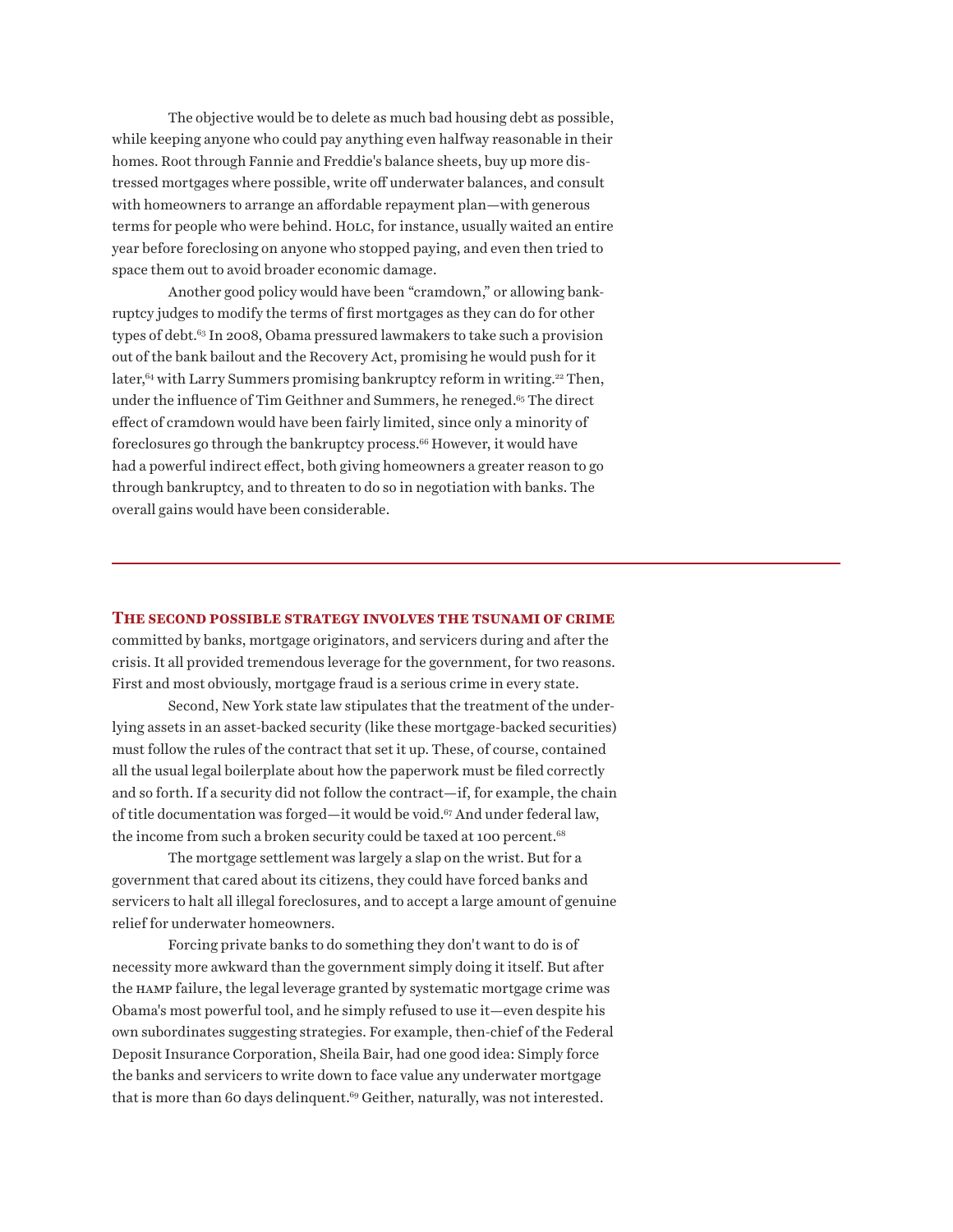Of course, these two strategies do not necessarily trade off. With the benefit of hindsight, a good way to set up a HOLC II would have been to pass a supplemental bill stipulating that its funds would be topped up with any housing crisis-related fines on financial institutions for a period of, say, 10 years. That \$26 billion settlement could have bought a lot more mortgage modifications. Additionally, such a bill could have authorized a broad survey of mortgage securities, and stipulated that any mortgage which lacked proper chain of title would be simply repossessed.

At any rate, a complete analysis of all the possible tools here is beyond the scope of this paper. And it is impossible to say with any certainty what the precise effects of a sensible housing policy would have been. But it unquestionably would have prevented a huge fraction of the wealth destruction detailed above—given that the administration's policies in many cases exacerbated the crisis in the worst years of 2009–2011,70 possibly a majority. The overall housing crash would have passed much sooner—even in 2016 the rate of foreclosure was higher than it was in 2005.71 The broader economic damage—especially to homeowners that did not fall into default but whose wealth was badly harmed by nearby foreclosures—would have been sharply less as well.

No political obstacle stood between President Obama and sensible housing policy. On the contrary, his heavily bank-slanted policy cost the Democrats dearly: Mass foreclosure, and the associated economic wreckage, are undoubtedly a large part of why his party was crushed in the 2010 midterms. Only deliberate choices can explain the policy disaster.

Because African-Americans were disproportionately victimized at all levels of the housing and foreclosure crises, they stood to gain disproportionately from any sensible policy response. But because policy was not sensible—because it was, in fact, a catastrophic failure—the first black president in American history was a disaster for black wealth.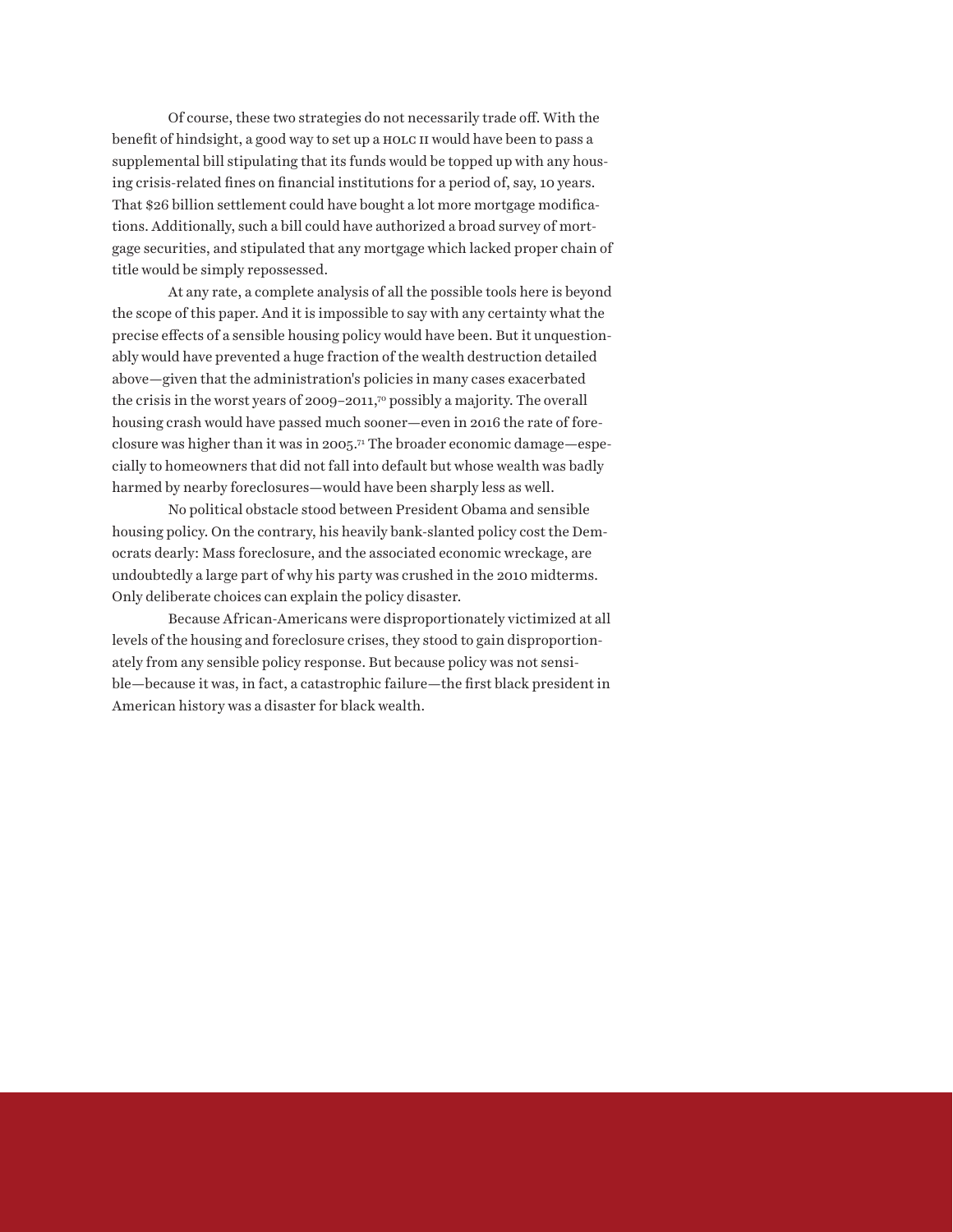# TABLES

**Appendix A**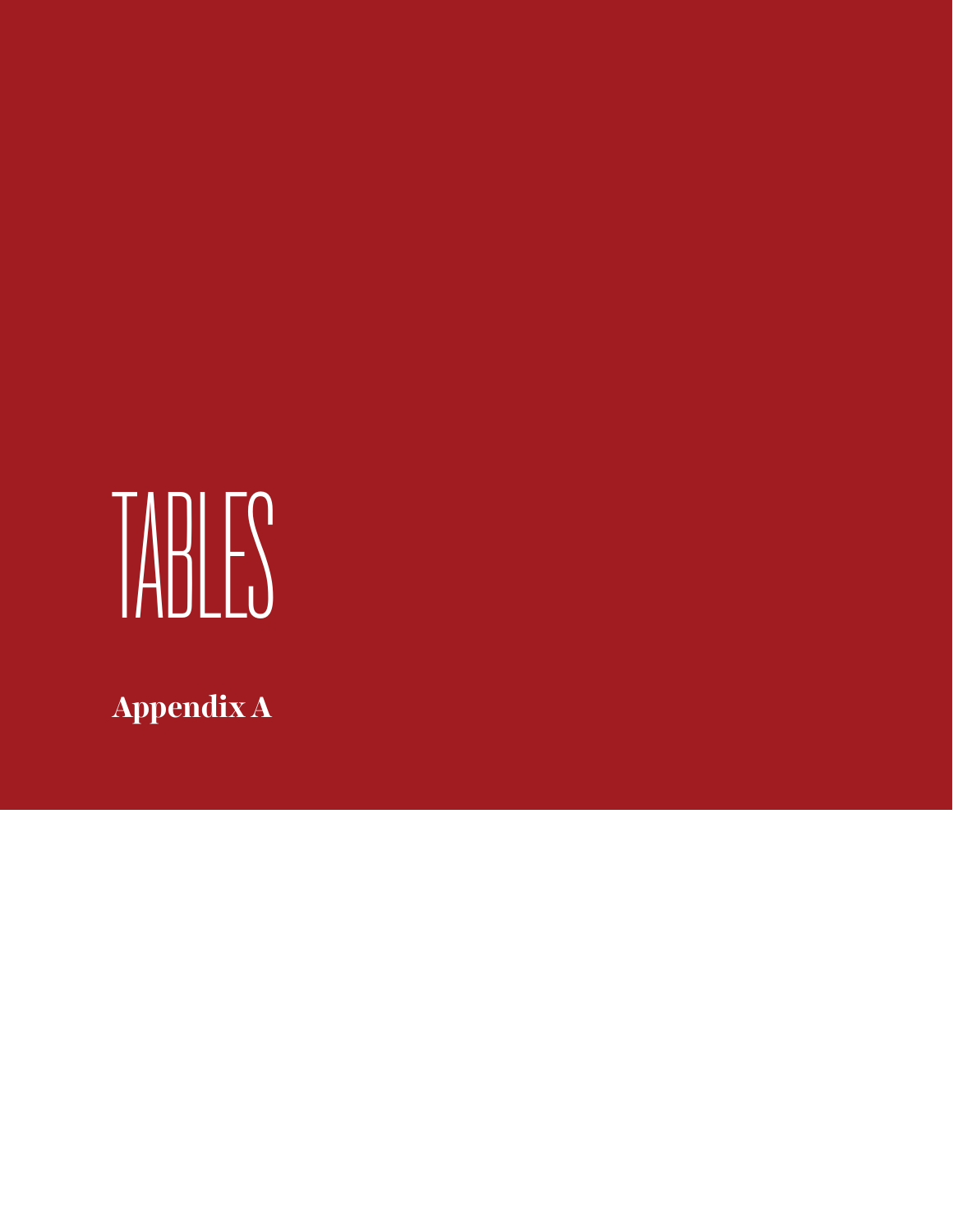#### TABLE 1

# Homeownership Rates (1989–2016)

| <b>YEAR</b> | <b>OVERALL</b> | <b>WHITE</b> | <b>BLACK</b> | <b>LATINO</b> |
|-------------|----------------|--------------|--------------|---------------|
| 1989        | 63.9           | 70.5         | 42.4         | 41.9          |
| 1992        | 63.9           | 70.3         | 43.4         | $39.9\,$      |
| 1995        | 64.7           | 70.6         | 42.7         | 42.9          |
| 1998        | 66.3           | 71.8         | 46.3         | 44.2          |
| 2001        | 67.7           | 74.1         | 47.4         | 44.3          |
| 2004        | 69.1           | 75.8         | 50.1         | 47.7          |
| 2007        | 68.6           | 74.8         | 48.6         | 49.2          |
| 2010        | 67.2           | 74.6         | 47.7         | 47.3          |
| 2013        | 65.1           | 73.1         | 44.0         | 43.9          |
| $\,2016$    | 63.7           | 71.9         | 44.0         | 45.4          |

#### TABLE 2

# Percent of Homeowners with Negative Home Equity

| <b>YEAR</b> | <b>WHITE</b> | <b>BLACK</b> | <b>LATINO</b> |
|-------------|--------------|--------------|---------------|
| 1989        | $1.5\,$      | 1.4          | $\mathbf{O}$  |
| 1992        | 0.8          | 0.9          | $1.9\,$       |
| 1995        | 1.3          | 2.4          | $\mathbf{O}$  |
| 1998        | $2.2\,$      | 1.1          | $1.2\,$       |
| $\rm 2001$  | 1.3          | 4.1          | 0.7           |
| 2004        | 0.7          | $\mathbf{1}$ | 0.7           |
| 2007        | 0.9          | 0.7          | 1.2           |
| $2010\,$    | 8            | 9.2          | 9.1           |
| 2013        | $5.5\,$      | 14.2         | 12            |
| 2016        | 1.5          | 4.1          | 3.3           |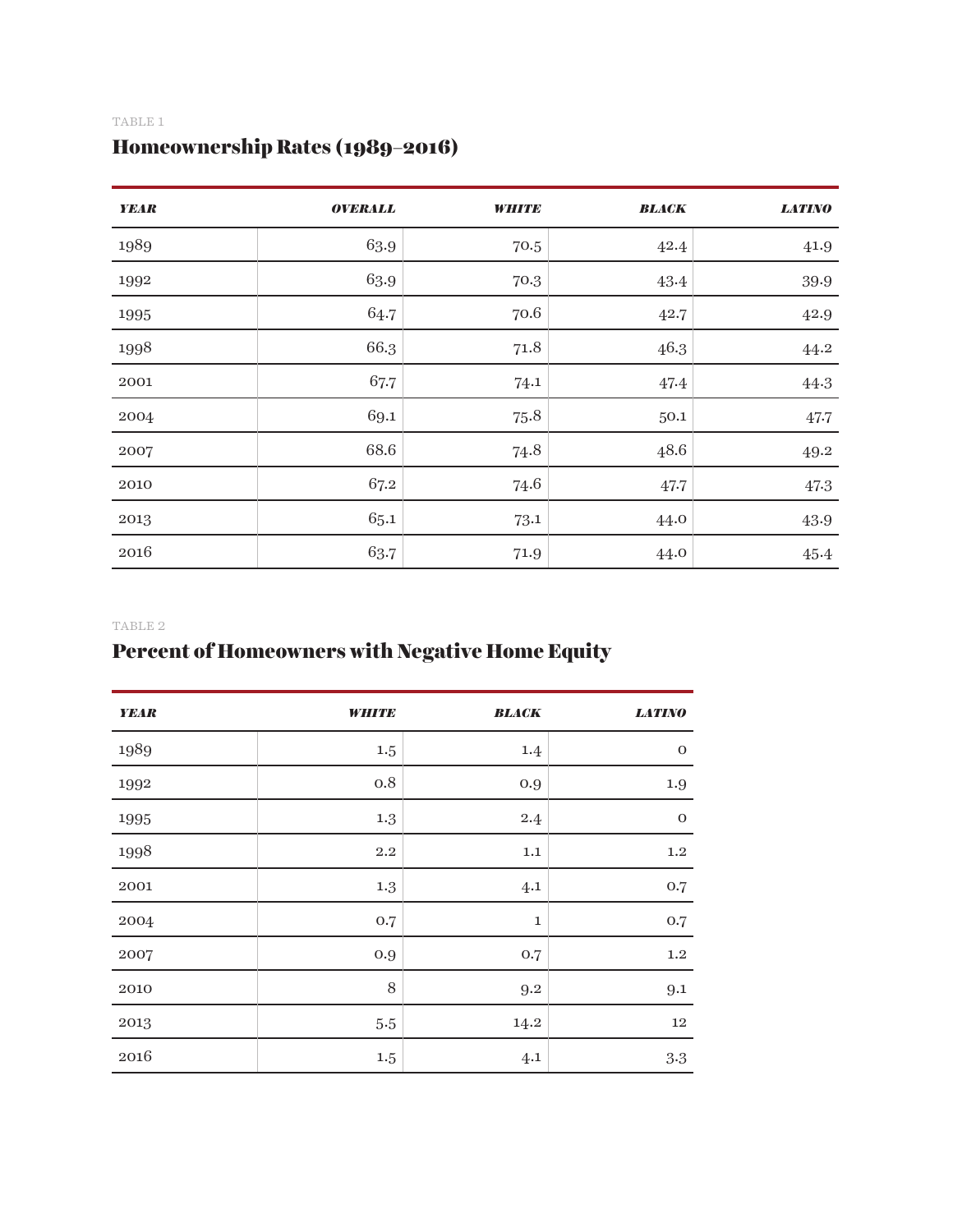#### TABLE 3

### Mean Home Equity by Race

| <b>YEAR</b> | <i><b>WHITE</b></i> | <b>BLACK</b> | <b>LATINO</b> |
|-------------|---------------------|--------------|---------------|
| 1989        | \$109,191           | \$36,209     | \$37,829      |
| 1992        | \$93,308            | \$31,098     | \$30,492      |
| 1995        | \$86,142            | \$28,068     | \$33,634      |
| 1998        | \$98,377            | \$30,626     | \$42,504      |
| 2001        | \$130,211           | \$31,241     | \$38,751      |
| 2004        | \$167,237           | \$50,748     | \$60,403      |
| 2007        | \$181,649           | \$60,187     | \$85,756      |
| 2010        | \$137,951           | \$43,600     | \$43,833      |
| 2013        | \$129,985           | \$32,068     | \$41,275      |
| 2016        | \$153,112           | \$43,534     | \$57,423      |

#### TABLE 4

### Home Equity as Percent of Net Worth

| <b>RACIAL WEALTH DECILE</b> | <b>WHITE</b> | <b>BLACK</b> | <b>LATINO</b> |
|-----------------------------|--------------|--------------|---------------|
| 6 <sup>th</sup>             | 50.3         | 61.1         | 50.1          |
| 7 <sup>th</sup>             | 50.6         | 48.7         | 57.5          |
| 8 <sup>th</sup>             | 42.7         | 56.7         | 62.6          |
| $9^{\text{th}}$             | 36           | 59.6         | 67.6          |
| $10^{\rm th}$               | 14.7         | 27.1         | 30.1          |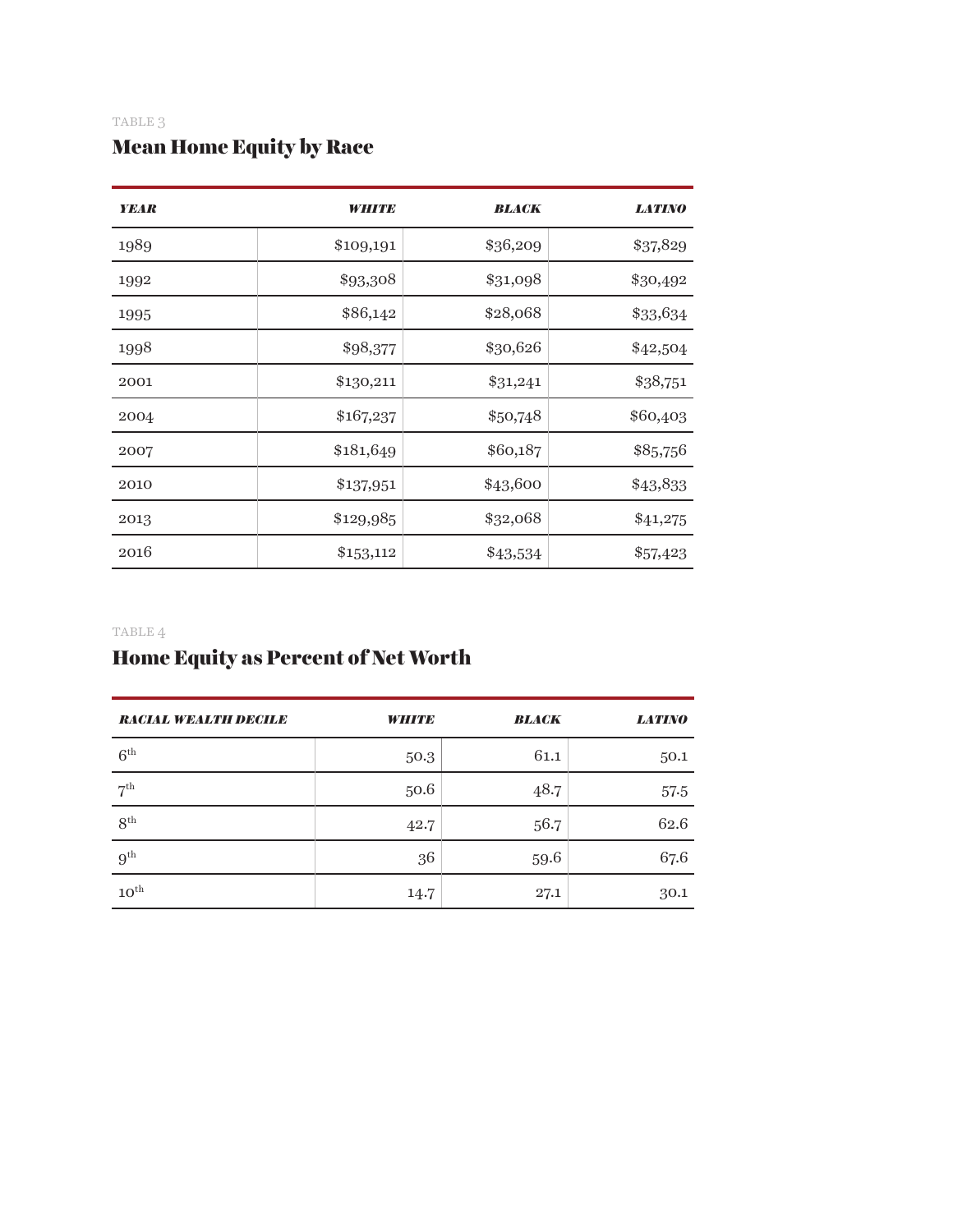### TABLE 5 Wealth Change by Racial Wealth Decile (2007–2016)

| <b>RACIAL WEALTH DECILE</b> | <b>WHITE</b> | <b>BLACK</b> | <b>LATINO</b> |
|-----------------------------|--------------|--------------|---------------|
| 6 <sup>th</sup>             | $-$ \$32,355 | $-$ \$8,849  | $-$ \$6,223   |
| 7 <sup>th</sup>             | $-$ \$33,670 | $-$ \$23,147 | $-\$18,848$   |
| 8 <sup>th</sup>             | $-$ \$8,925  | $-$ \$66,101 | $-$ \$59,512  |
| 9 <sup>th</sup>             | \$140,546    | $-\$102,322$ | $-\$134,459$  |
| $10^{\text{th}}$            | \$1,192,490  | \$78,266     | $-$ \$87,163  |

table 6

# Percent Wealth Change Between 2007 and 2016

| <b>RACIAL WEALTH DECILE</b> | <b>WHITE</b> | <b>BLACK</b> | <b>LATINO</b> |
|-----------------------------|--------------|--------------|---------------|
| 6 <sup>th</sup>             | $-13.6%$     | $-24.1\%$    | $-16.3%$      |
| 7 <sup>th</sup>             | $-9.7\%$     | $-29.7\%$    | $-21.9%$      |
| 8 <sup>th</sup>             | $-1.7\%$     | $-39.7\%$    | $-35.0%$      |
| $9^{\text{th}}$             | 15.5%        | $-34.1%$     | $-40.7\%$     |
| $10^{\text{th}}$            | 21.6%        | 8.0%         | $-5.8%$       |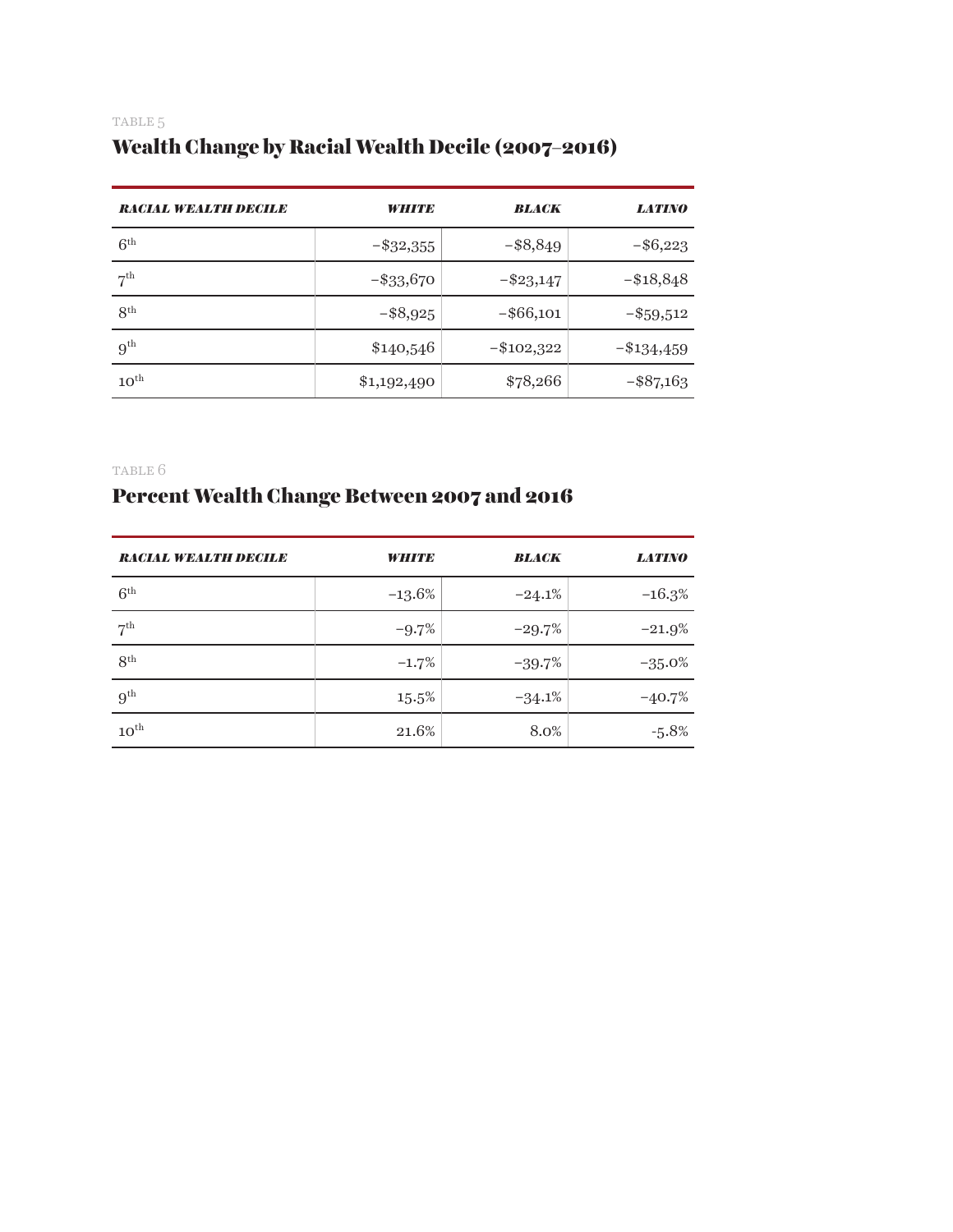# ENDNOTES

**Appendix B**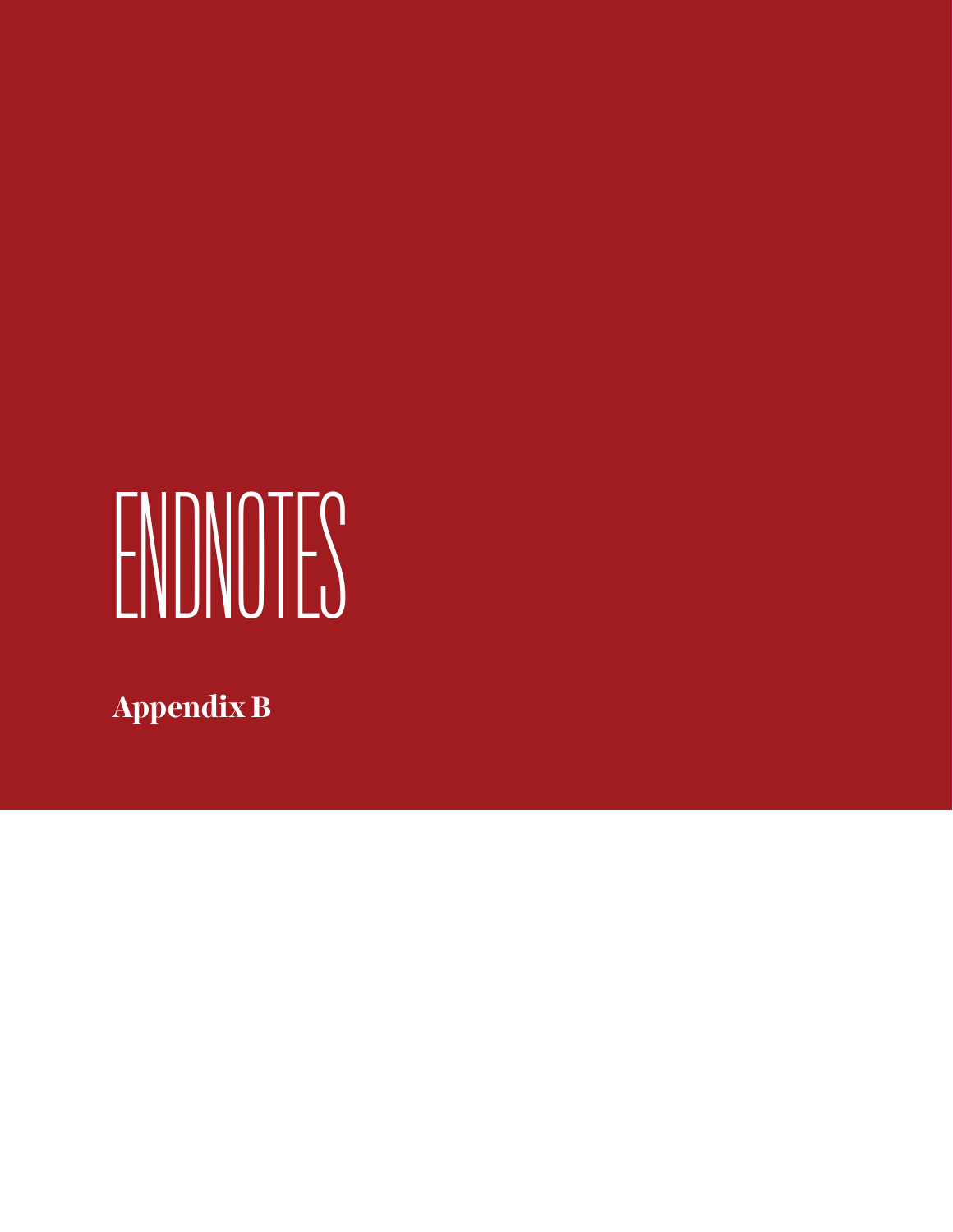- Author's calculations of the Survey of Consumer Finances. https://www.federalreserve.gov/econres/scfindex.htm. 1
- Id. 2
- Dean Baker, "The Run-Up in Home Prices: Is it Real or Is it Another Bubble?" Center for Economic and Policy Research (August 2002). http://cepr.net/publications/reports/the-run-up-in-home-prices-is-itreal-or-is-it-another-bubble 3
- Paul Krugman, "How Did Economists Get It So Wrong?" *New York Times Magazine* (September 2009). http://www.nytimes.com/2009/09/06/ magazine/06Economic-t.html 4
- Keys et al., "Did Securitization Lead to Lax Screening? Evidence from Subprime Loans." *Quarterly Journal of Economics* (February 2010). https://academic.oup.com/qje/article-abstract/125/1/307/1880343 5
- "What is a subprime mortgage?" Consumer Financial Protection Bureau (February 2017). https://www.consumerfinance.gov/ask-cfpb/what-is-asubprime-mortgage-en-110/ 6
- Lawrence J. White, "The Credit-Rating Agencies and the Subprime Debacle." *Critical Review* (July 2009). http://www.tandfonline.com/doi/ abs/10.1080/08913810902974964 7
- Pozsar, Zoltan and Adrian, Tobias and Ashcraft, Adam B. and Boesky, Haley, "Shadow Banking." (July 15, 2010). https://ssrn.com/ abstract=1640545 8
- Eichengreen et al., "How the Subprime Crisis went global: Evidence from bank credit default swap spreads." *Journal of International Money and Finance* (September 2012) http://www.sciencedirect.com/science/ article/pii/S0261560612000435 9
- Adam Davidson, "How AIG fell apart." *Reuters* (September 2008). https://www.reuters.com/article/us-how-aig-fell-apart/how-aig-fellapart- idUSMAR85972720080918 10
- Matthew Karnitschnig, Deborah Solomon, Liam Pleven, Jon E. Hilsenrath, "U.S. to Take Over AIG in \$85 Billion Bailout; Central Banks Inject Cash as Credit Dries Up." *Wall Street Journal* (September 2008) https://www.wsj.com/articles/SB122156561931242905 11
- Paul Kiel and Dan Nguyen, "Bailout Tracker." ProPublica. http:// projects.propublica.org/bailout/entities/8-aig 12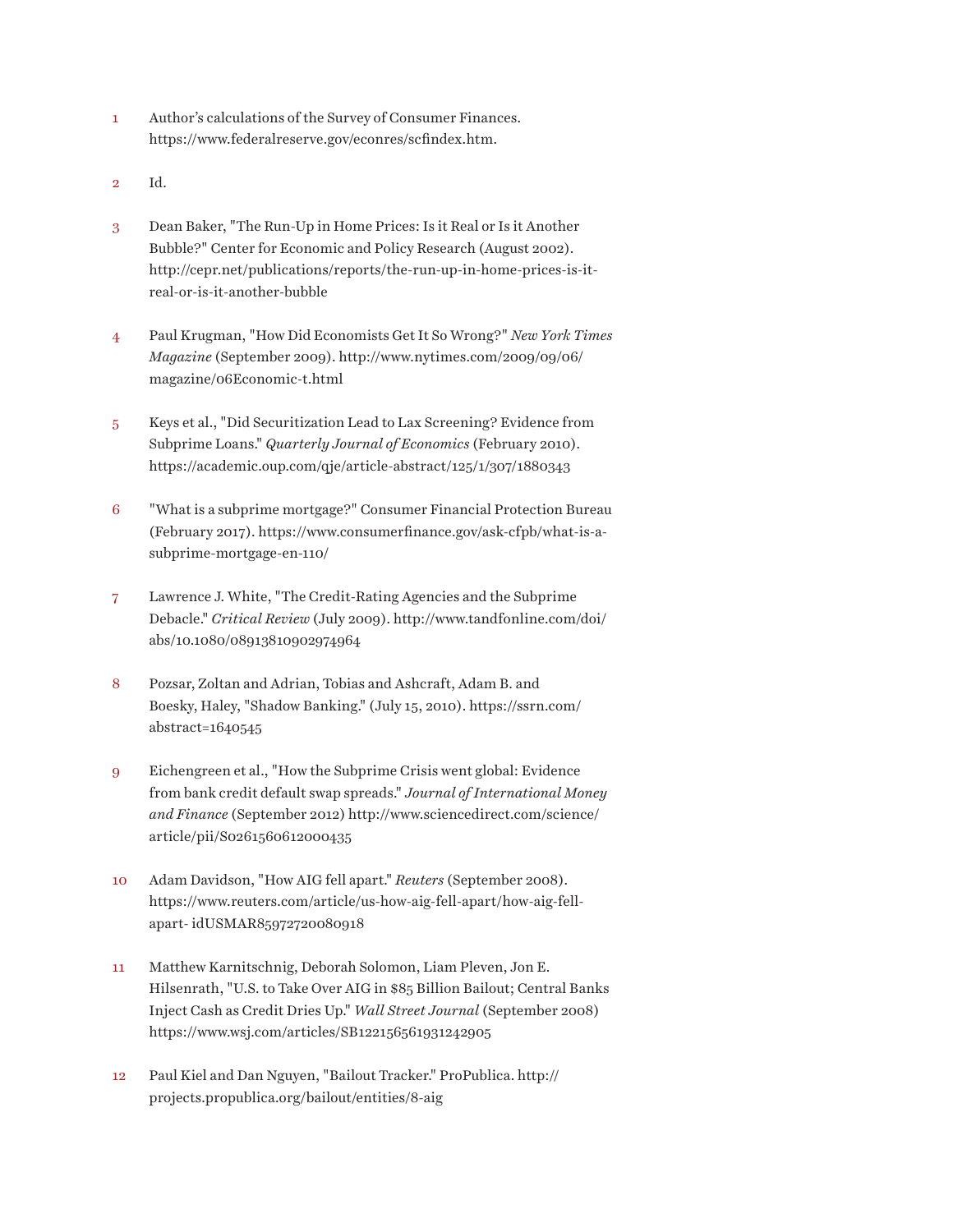- Pedro Nicolaci da Costa, "Federal Reserve 2008: A Timeline of Fed Actions and Financial Crisis Events." *Wall Street Journal* (February 2014). https://blogs.wsj.com/economics/2014/02/21/federal-reserve-2008-a-timeline- of-fed-actions-and-financial-crisis-events/ 13
- Paul Kiel and Dan Nguyen, "Bailout Tracker." *ProPublica* (October 2017). http://projects.propublica.org/bailout/ 14
- L. Randall Wray, "\$29,000,000,000,000: A Detailed Look at the Fed's Bailout of the Financial System." Levy Economics Institute of Bard College (December 2011). http://www.levyinstitute.org/ publications/29000000000000-a-detailed- look-at-the-feds-bailout-ofthe-financial-system 15
- Private Residential Fixed Investment/Gross Domestic Product, Federal Reserve Bank of St. Louis (2017). https://fred.stlouisfed.org/series/PRFI 16
- "Quarterly Report on Household Debt and Credit," Federal Reserve Bank of New York (November 2017). https://www.newyorkfed.org/ medialibrary/interactives/householdcredit/data/pdf/ HHDC\_2017Q3. pdf 17
- Brad Plumer, "What the new GDP numbers tell us about stimulus." *Washington Post* (July 2011). https://www.washingtonpost.com/ blogs/wonkblog/post/what- the-new-gdp-numbers-tell-us-aboutstimulus/2011/07/29/gIQAj8lNhI\_blog.html?utm\_term=.cc3838fdf0ee 18
- "Estimated Impact of the American Recovery and Reinvestment Act on Employment and Economic Output from October 2011 Through December 2011," Congressional Budget Office (February 2012). http:// www.cbo.gov/sites/default/files/cbofiles/attachments/02-22-ARRA.pdf 19
- David Dayen, "A Needless Default." *The American Prospect* (February 2015). http://prospect.org/article/needless-default 20
- Andy Kroll, "Worst \$75 Billion Investment Ever?" *Mother Jones* (December 2009). http://www.motherjones.com/politics/2009/12/ hamp-foreclosure-program-failure/ 21
- Larry Summers, "Press Release: Letter from Lawrence H. Summers to Congressional Leaders," (January 2009). http://www.presidency.ucsb. edu/ws/index.php?pid=85432 22
- "Home Affordable Modification Program HAMP," *Investopedia*. https://www.investopedia.com/terms/h/home-affordable-modificationprogram.asp 23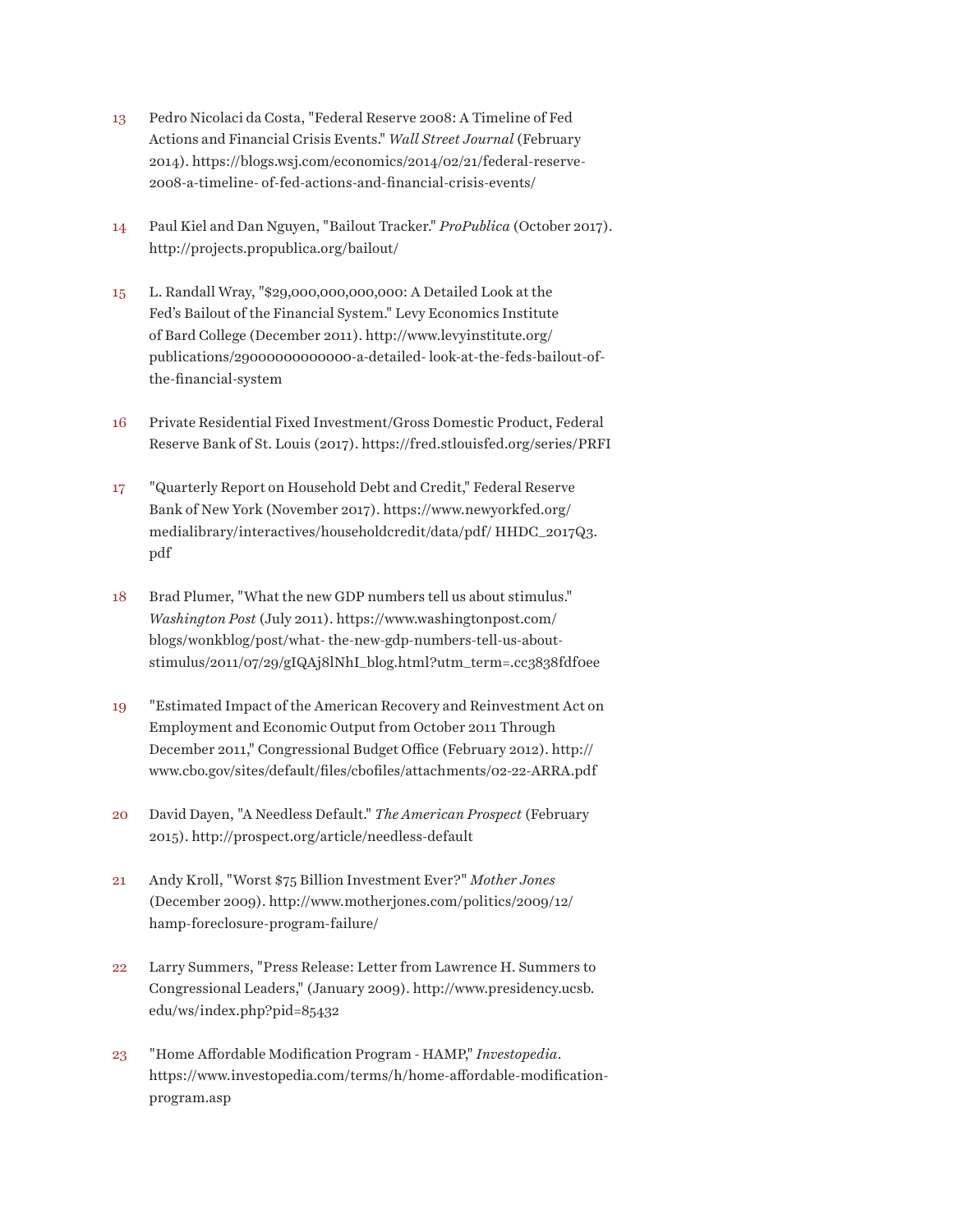- "Why Servicers Foreclose When They Should Modify and Other Puzzles of Servicer Behavior," National Consumer Law Center (October 2009). http://www.nclc.org/images/pdf/pr-reports/report-servicers-modify.pdf 24
- Ibid. 25
- "CFPB, State Authorities Order Ocwen to Provide \$2 Billion in Relief to Homeowners for Servicing Wrongs," Consumer Financial Protection Bureau (December 2013). https://www.consumerfinance.gov/about-us/ newsroom/cfpb-state-authorities-order-ocwen-to-provide-2-billion-inrelief-to-homeowners-for-servicing-wrongs/ 26
- Jessica Dye, "Whistleblower says BofA defrauded HAMP." *Reuters* (March 2012). https://www.reuters.com/article/bank-of-americawhistleblower/whistleblower-says-bofa-defrauded-hampidUSL2E8E804820120308 27
- Jamie Smith Hopkins, "Problems rampant in mortgage servicing, advocates and regulators say." *Baltimore Sun* (July 2011). http://www.baltimoresun.com/business/bs-bz-mortgage-servicererrors-20110703-story.html 28
- Jon Prior, "Treasury restores HAMP payments to BofA, Chase." *Housing Wire* (March 2012). https://www.housingwire.com/articles/15934 treasury-restores-hamp-payments-bofa-chase 29
- Robbie Nelson, "The Stuff of Politics" *Jacobin* (May 2017). https:// jacobinmag.com/2017/05/obama-foreclosure-crisis-recession-hamp/ 30
- Mark Gongloff, "Timothy Geithner's Treasury Department Ignored Warnings Of Mortgage Fraud: Book." *Huffington Post* (July 2012). https://www.huffingtonpost.com/2012/07/20/timothy-geithner-neilbarofsky\_n\_1686693.html 31
- David Dayen, "Portrait of a HAMP Failure: Strangled by the Bureaucracy." *Shadowproof* (August 2010). https://shadowproof. com/2010/08/26/portrait-of-hamp-failure-strangled-by-thebureaucracy/ 32
- "Rising Redefaults of HAMP Mortgage Modifications Hurts Homeowners,Communities, and Taxpayers," Special Inspector General, Troubled Asset Relief Program (July 2013). https://www.sigtarp.gov/ Audit%20Reports/Rising\_Redefaults\_of\_HAMP\_Mortgage \_Modifications.pdf 33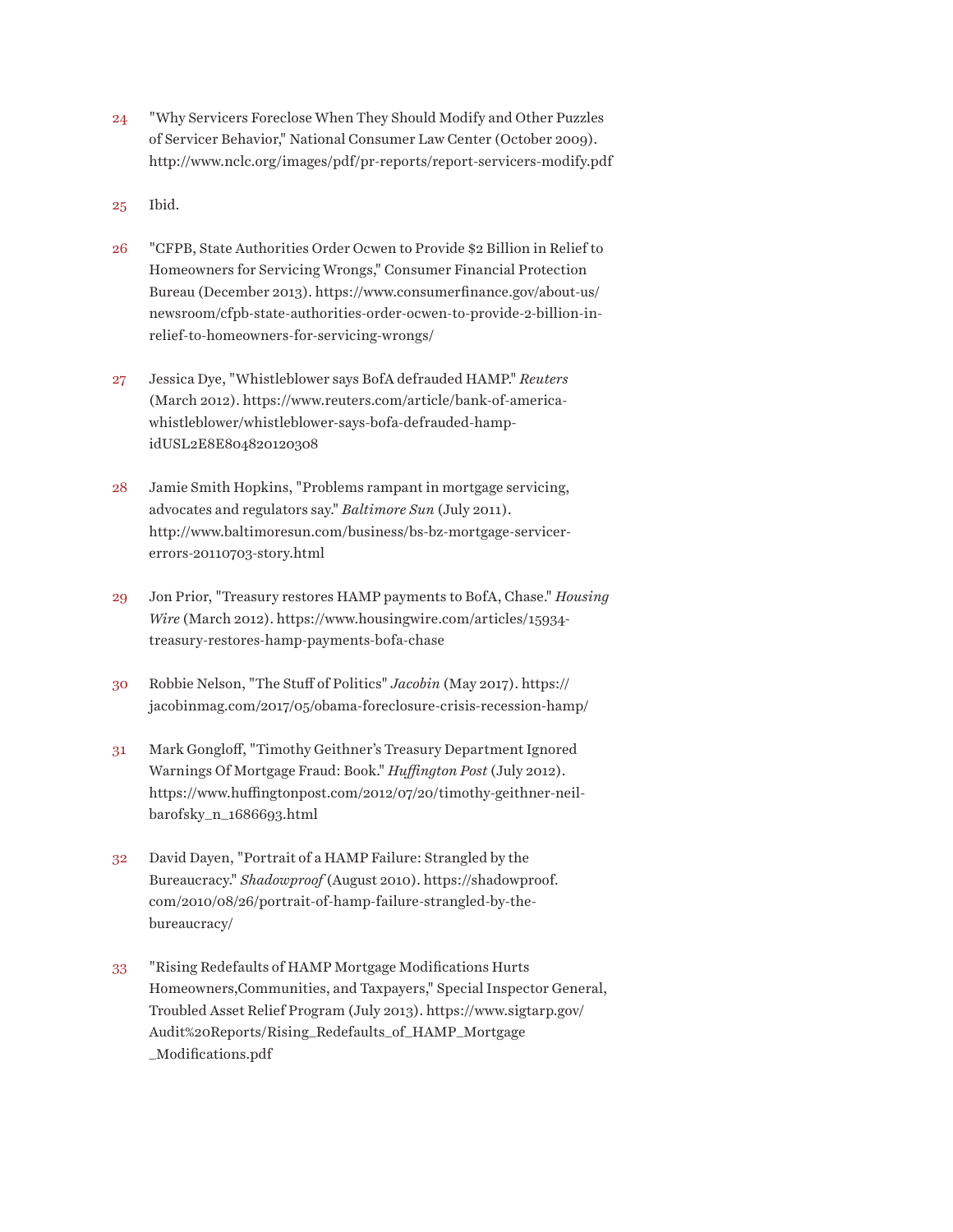- "Quarterly Report to Congress," Special Inspector General, Troubled Asset Relief Fund (October 2016). https://www.sigtarp.gov/Quarterly%20 Reports/October\_26\_2016\_Report\_To\_Congress.pdf 34
- Dina ElBoghdady, "Refinancing could save these homeowners nearly \$200 a month. Here's why they won't do it." *Washington Post* (July 2014). https://www.washingtonpost.com/news/wonk/wp/2014/07/08/ refinancing-could-save-these-people-nearly-200-a-month-heres-whythey-wont-do-it/?utm\_term=.c031d360d732 35
- "Program Performance Report Through the Third Quarter of 2016," US Department of the Treasury (September 2016). https://www.treasury. gov/initiatives/financial- stability/reports/Documents/3Q16%20 MHA%20Report%20Final.pdf 36
- David Dayen, *Chain of Title*, pp. 35–50 (2016). 37
- Ibid. 38
- Robbie Whelan, "Niche Lawyers Spawned Housing Fracas." *Wall Street Journal* (October 2010). https://www.wsj.com/articles/SB100014240527 02304410504575560072576527604 39
- Sarah Portlock, "N.J. Supreme Court order clarifies foreclosure paperwork for mortgage lenders" *NJ.com* (April 2012) http://www.nj.com/business/index.ssf/2012/04/nj\_supreme\_court\_ order\_clarifi.html 40
- Les Christie, "Foreclosure scandal impact: Sales dry up." *CNN Money* (November 2010). http://money.cnn.com/2010/11/29/real\_estate/robo\_ signing\_impact/index.htm 41
- Les Christie, "What the foreclosure settlement means for you." *CNN Money*, (April 2012). http://money.cnn.com/2012/04/09/real\_estate/ mortgage- settlement-faq/index.htm 42
- Alejandro Lazo and E. Scott Reckard, "Most aid from mortgage settlement in state going to short sales." *Los Angeles Times* (November 2012). http://articles.latimes.com/2012/nov/19/business/la-fi-mortgagesettlement- 20121119 43
- David Dayen, "IRS Confirms that \$12 Billion in "Mortgage Relief" in National Mortgage Settlement Completely Worthless." *Naked Capitalism* (November 2013). https://www.nakedcapitalism. com/2013/11/david-dayen-irs-confirms-that-12-billion-in-mortgagerelief-in-national-mortgage-settlement-completely-worthless.html 44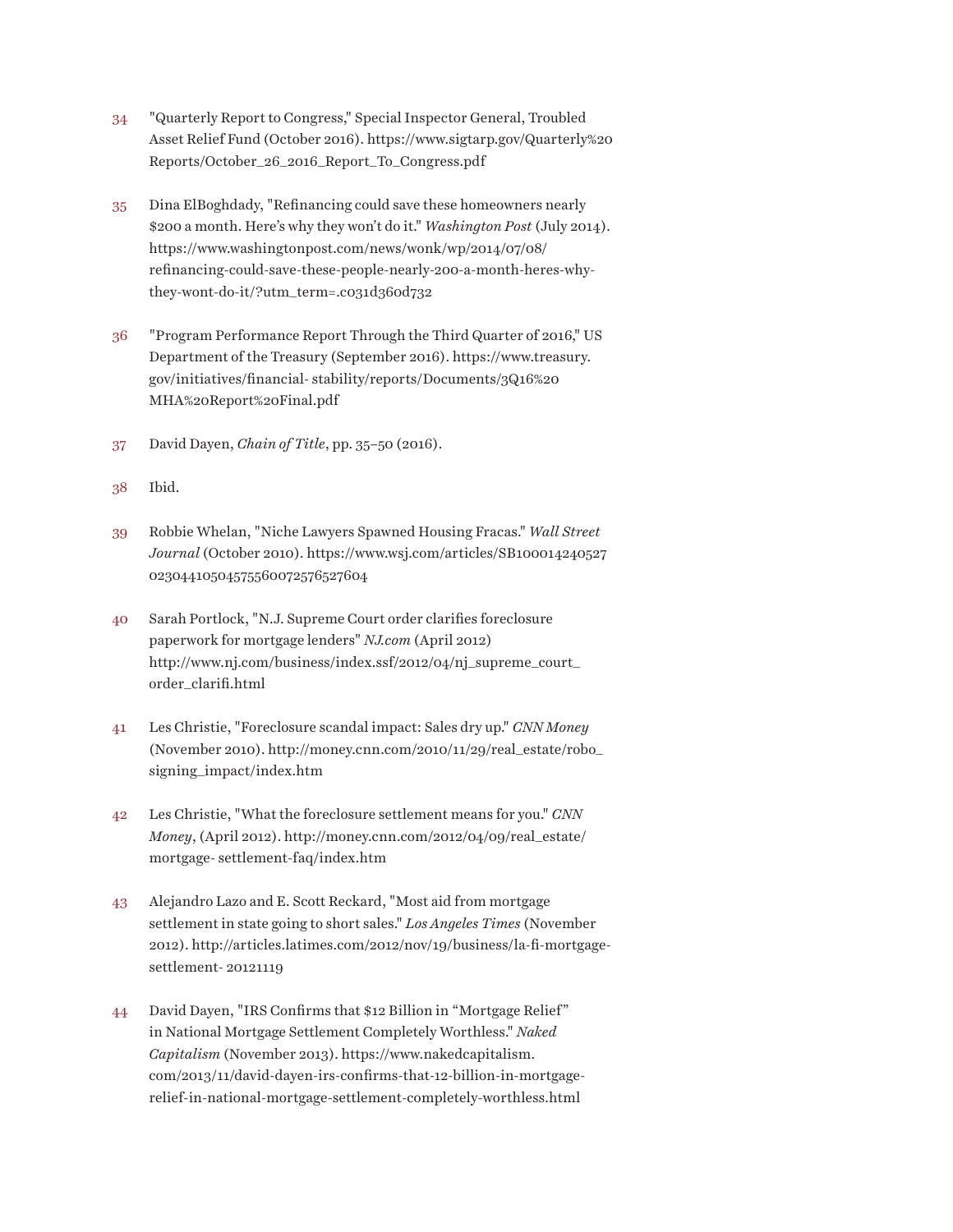- David Dayen, "Special Investigation: How America's Biggest Bank Paid Its Fine for the 2008 Mortgage Crisis—With Phony Mortgages!" *The Nation* (October 2017). https://www.thenation.com/article/howamericas-biggest-bank-paid-its-fine-for-the-2008-mortgage-crisiswith-phony-mortgages/ 45
- Laura Kusisto, "Many Who Lost Homes to Foreclosure in Last Decade Won't Return — NAR." *Wall Street Journal* (April 2015). https://www. wsj.com/articles/many-who-lost-homes-to-foreclosure-in-last-decadewont-return-nar-1429548640 46
- Pfeffer et al, "Wealth Disparities before and after the Great Recession." *The Annals of the American Academy of Political and Social Science*, (2013). http://doi.org/10.1177/0002716213497452 47
- Alexis Madrigal, "The Racist Housing Policy That Made Your Neighborhood." *The Atlantic* (May 2014). https://www.theatlantic.com/ business/archive/2014/05/the- racist-housing-policy-that-made-yourneighborhood/371439/ 48
- Whet Moser, "How White Housing Riots Shaped Chicago." *Chicago Magazine* (April 2015). http://www.chicagomag.com/city-life/ April-2015/How-White-Housing-Riots-Shaped-Chicago/ 49
- Ta-Nehisi Coates, "The Case for Reparations." *The Atlantic* (June 2014). https://www.theatlantic.com/magazine/archive/2014/06/the-case-forreparations/361631/ 50
- Michael Powell, "Bank Accused of Pushing Mortgage Deals on Blacks," *The New York Times* (June 2009). http://www.nytimes.com/2009/06/07/ us/07baltimore.html 51
- Algernon Austin, "A good credit score did not protect Latino and black borrowers." Economic Policy Institute (January 2012). http://www. epi.org/publication/latino-black-borrowers-high-rate-subprimemortgages/ 52
- Michael Fletcher, "A Shattered Foundation." *Washington Post* (January 2015). http://www.washingtonpost.com/sf/investigative/2015/01/24/theamerican-dream-shatters-in-prince-georges-county/?utm\_term=. a45a93708fc5 53
- Nathalie Baptiste, "Them That's Got Shall Get." *The American Prospect* (October 2014) http://prospect.org/article/staggering-loss-black-wealthdue-subprime-scandal-continues-unabated 54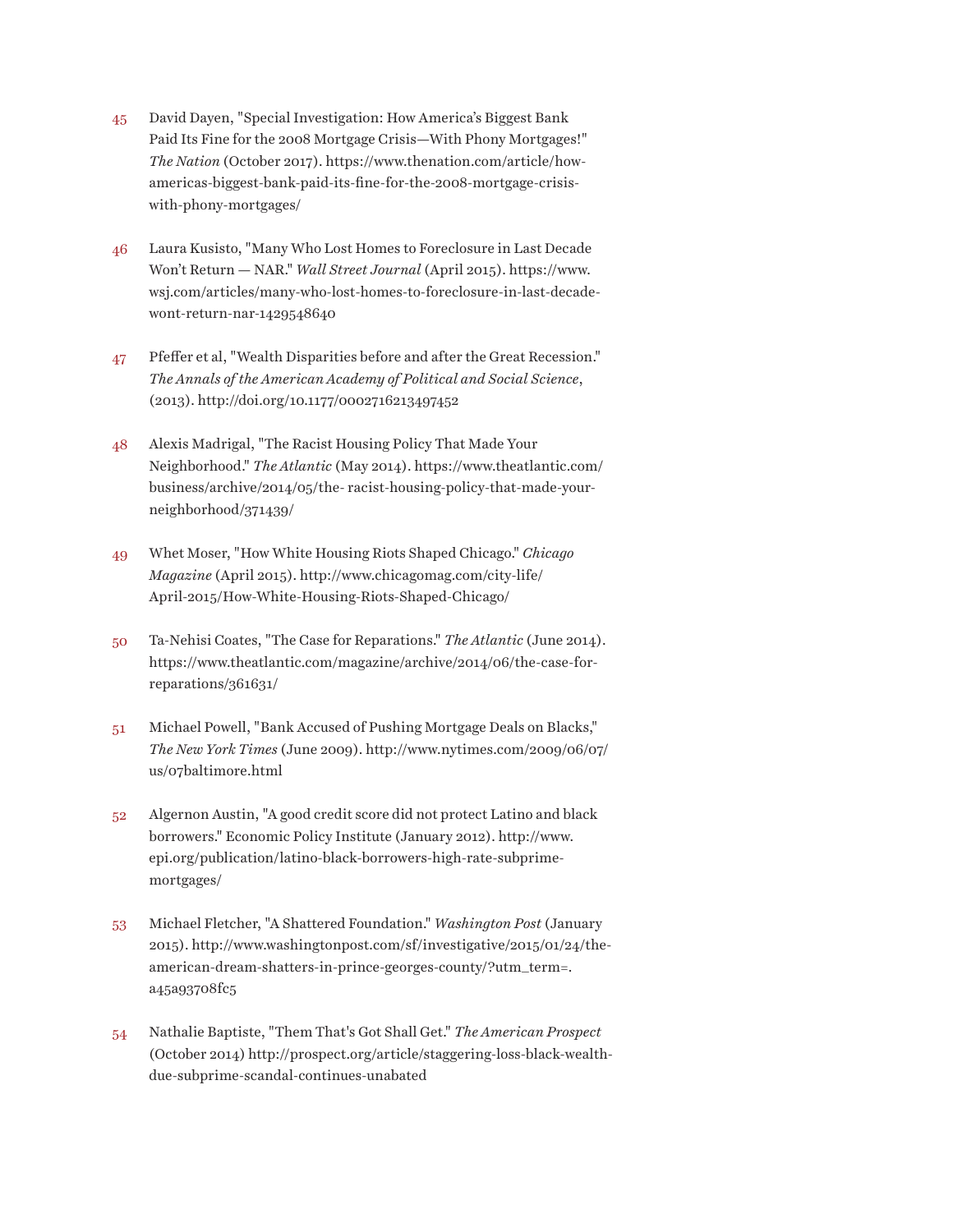- Census Bureau, Housing Vacancies and Homeownership. https://www.census.gov/housing/hvs/index.html 55
- Joshua Rosner, "Housing in the New Millennium: A Home Without Equity is Just a Rental with Debt," (June 2001). https://ssrn.com/ abstract=1162456 56
- Houle et al., "The Home Foreclosure Crisis and Rising Suicide Rates, 2005 to 2010." *American Journal of Public Health* (April 2014). http://static1.1.sqspcdn.com/ static/f/1212067/24761746/1398097722647/Houle\_Light\_AJPH\_Final. pdf?token=%2FmoG3eSx%2BYio0qRxibUqzZGKzUQ%3D 57
- "2013 Update: The Spillover Effects of Foreclosures," Center for Responsible Lending (August 2013). http://www.responsiblelending. org/mortgage- lending/research-analysis/2013-crl-research-updateforeclosure-spillover-effects- final-aug-19-docx.pdf 58
- C. Lowell Harriss, *History and Policies of the Home Owners' Loan Corporation*. Pp 1–2 (1951). http://papers.nber.org/books/harr51-1 59
- Ibid., p. 6. 60
- Andy Kroll, "Worst \$75 Billion Investment Ever?" *Mother Jones* (December 2009). http://www.motherjones.com/politics/2009/12/ hamp-foreclosure-program-failure/ 61
- Public Law 110–343—Oct. 3, 2008 122 STAT. 3775-3776. https://www.gpo.gov/fdsys/pkg/PLAW-110publ343/pdf/PLAW-110publ343.pdf 62
- "What is a rental property cramdown? How does it work in a Chapter 13 bankruptcy case?" Kathleen Michon, *AllLaw*. http://www.alllaw.com/articles/nolo/bankruptcy/rental-propertycramdown-chapter-13.html 63
- "Donna Edwards Explains Her Yes Vote on Bailout," *Shadowproof* (October 2008). https://shadowproof.com/2008/10/03/donna-edwardsexplains-her-yes-vote-on-bailout/ 64
- Paul Kiel and Olga Pierce, "Dems: Obama Broke Pledge to Force Banks to Help Homeowners." *ProPublica* (February 2011). https://www.propublica.org/article/dems-obama-broke-pledge-to-forcebanks-to-help-homeowners 65